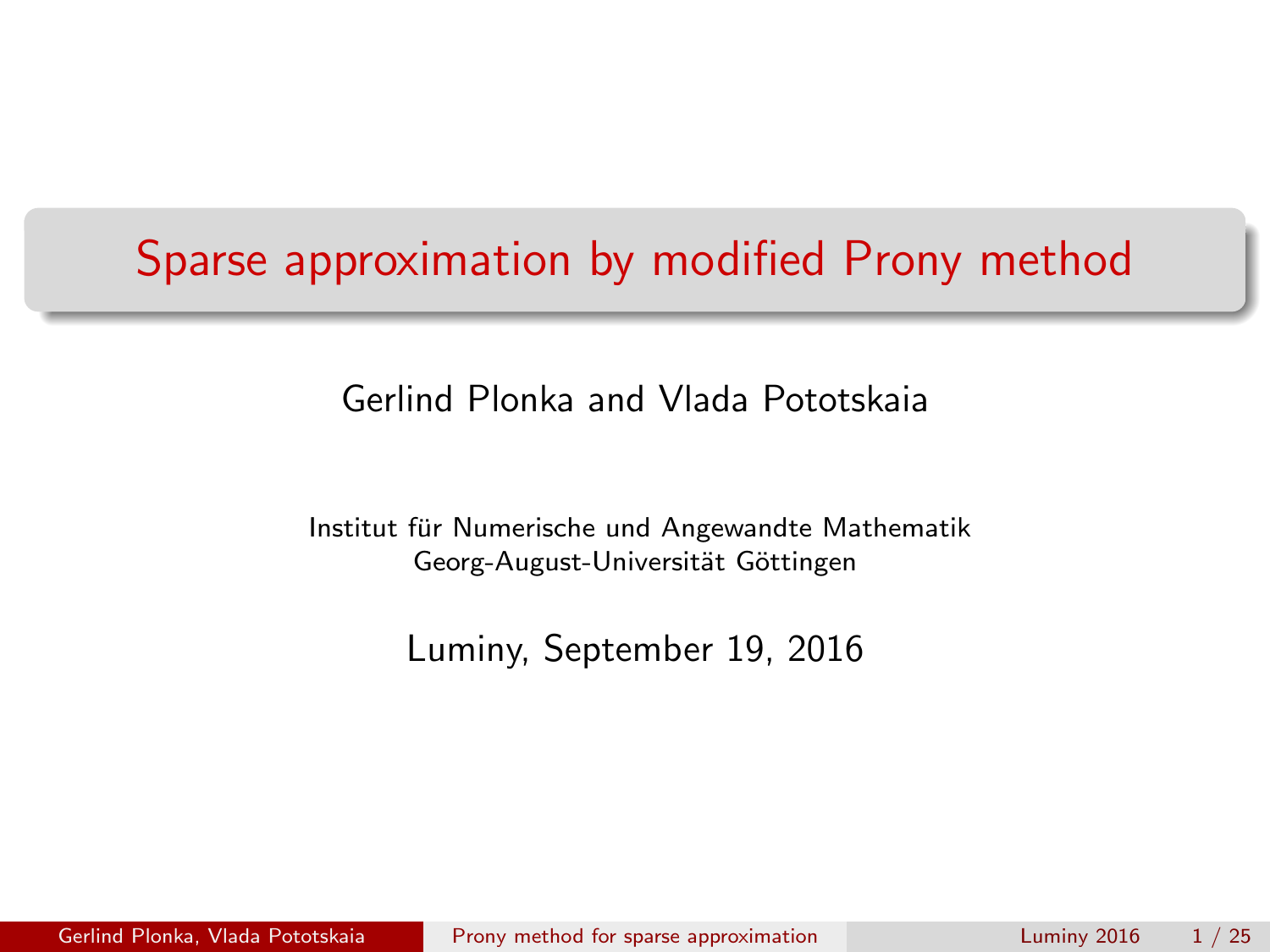



[Method for sparse approximation of exponential sums](#page-18-0)

#### [Numerical example](#page-27-0)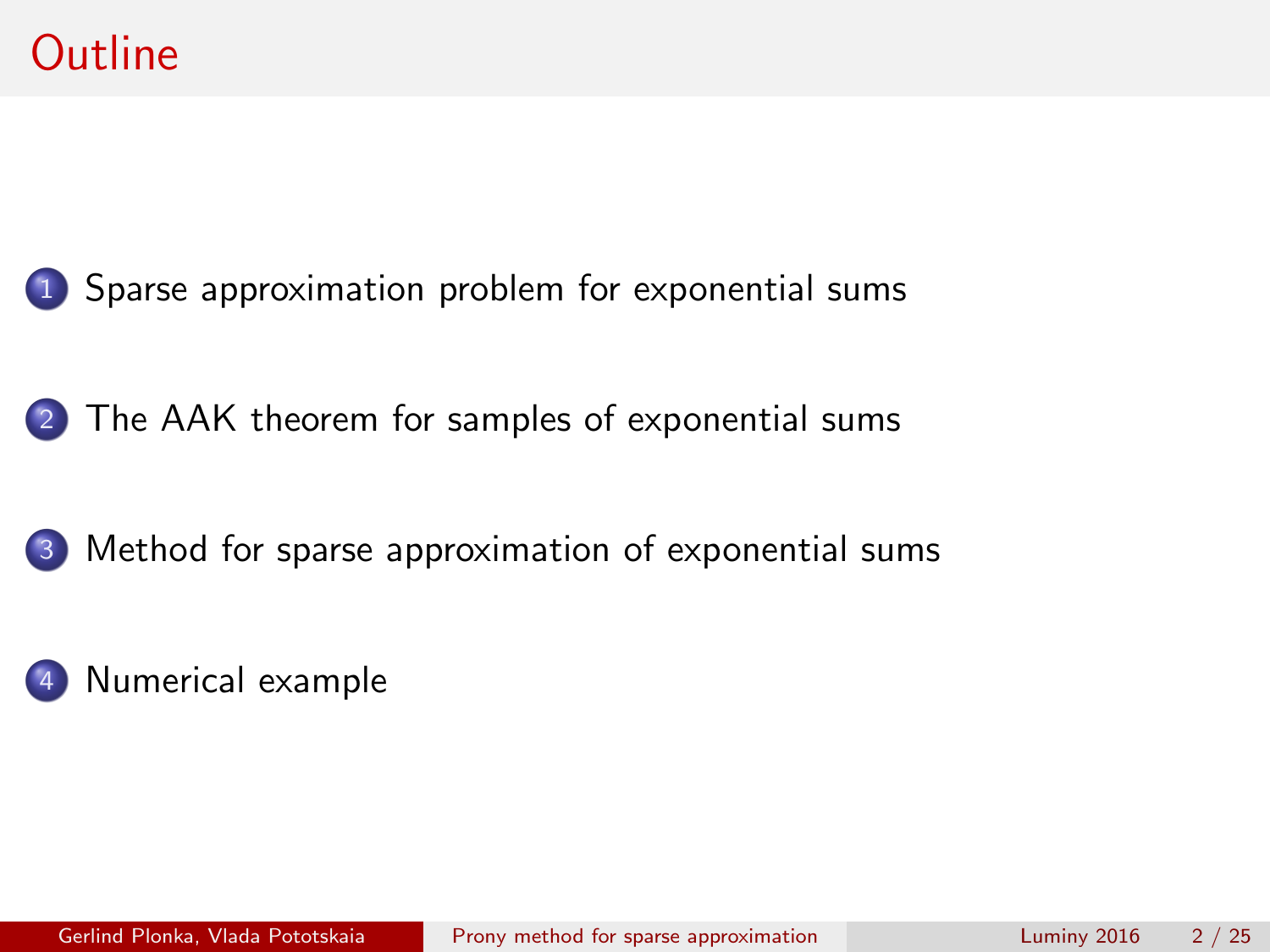# <span id="page-2-0"></span>**Outline**

#### 1 [Sparse approximation problem for exponential sums](#page-2-0)

#### [The AAK theorem for samples of exponential sums](#page-8-0)

#### [Method for sparse approximation of exponential sums](#page-18-0)

#### [Numerical example](#page-27-0)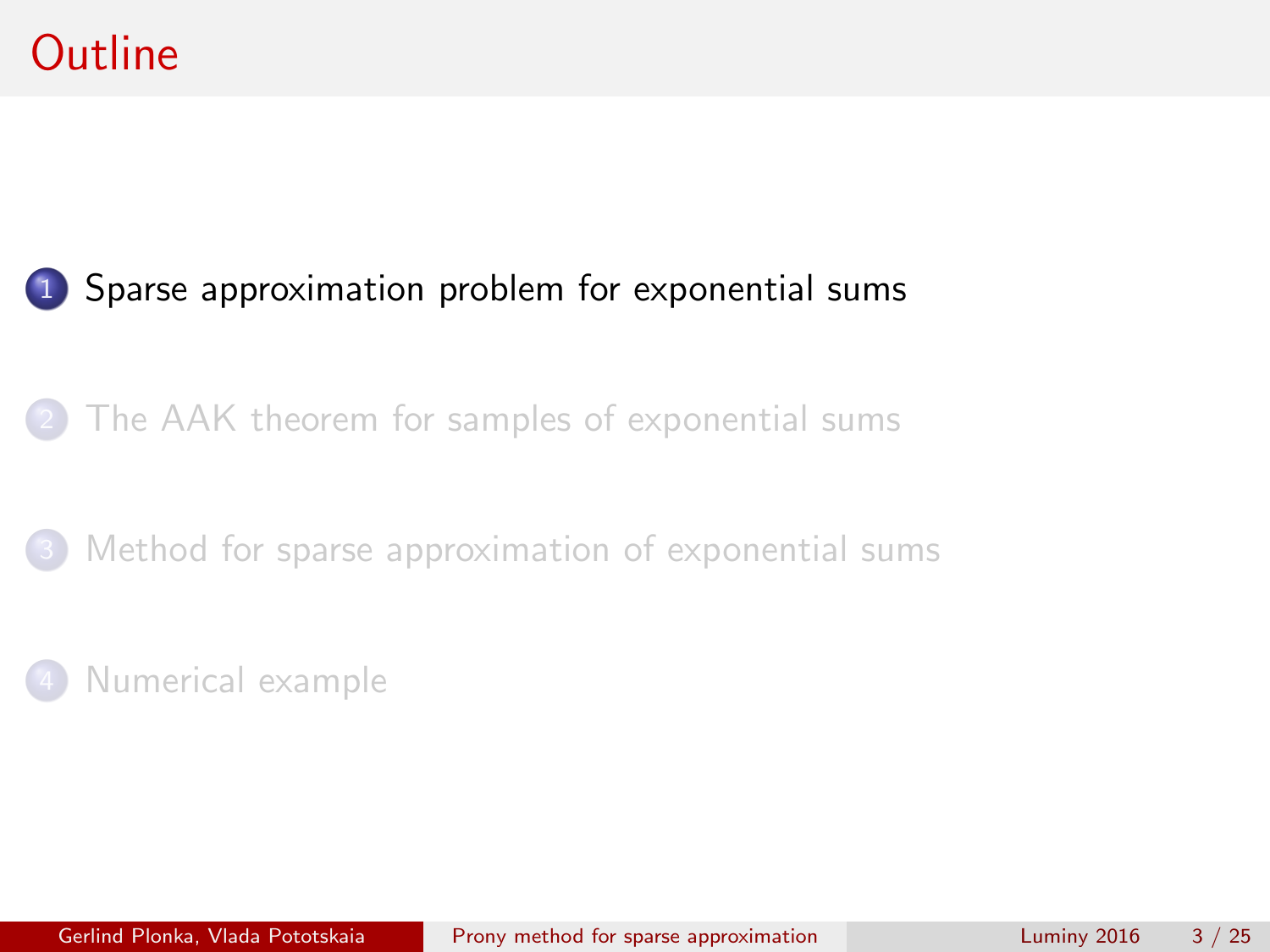## Sparse approximation of exponential sums

Consider a function of the form

$$
f(x) = \sum_{j=1}^{N} a_j z_j^x \quad \text{with } |z_j| < 1,
$$

where  $a_j, z_j \in \mathbb{C}$ .

#### Goal: Find a function

$$
\tilde{f}(x) = \sum_{j=1}^{n} \tilde{a}_j \tilde{z}_j^x \quad \text{with } |\tilde{z}_j| < 1,
$$

such that  $n < N$  and

$$
\|f-\tilde{f}\|\leq \varepsilon
$$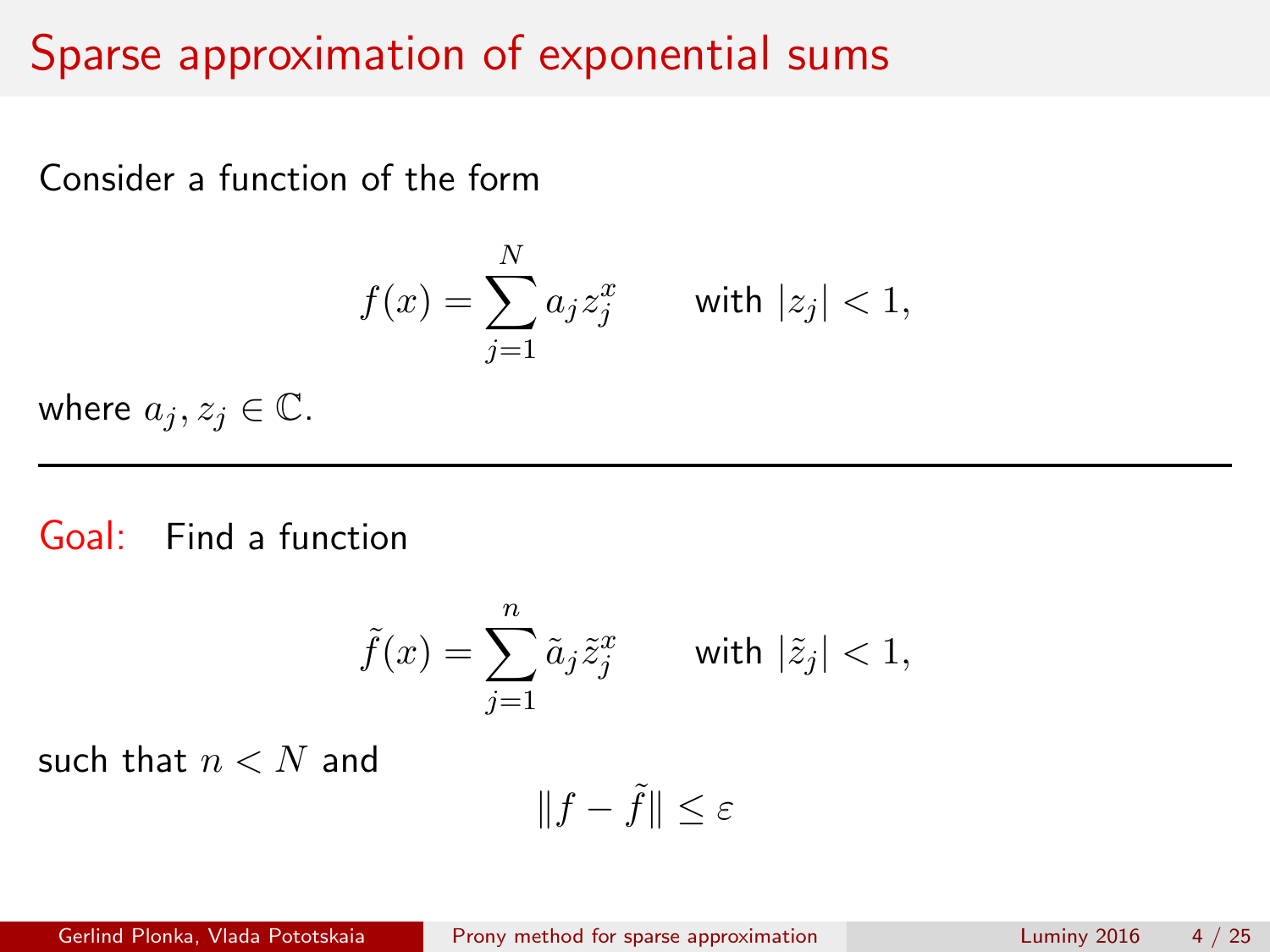## Discrete sparse approximation problem

Consider a sequence of samples  $f := (f_k)_{k=0}^{\infty}$  given by

$$
f_k := f(k) = \sum_{j=1}^{N} a_j z_j^k \quad \text{with } |z_j| < 1,
$$

where  $a_j, z_j \in \mathbb{C}$ .

Goal:  $\;$  Find a sequence  $\tilde{f}:=(\tilde{f}_k)_{k=0}^\infty$  of the form

$$
\tilde{f}_k = \sum_{j=1}^n \tilde{a}_j \tilde{z}_j^k \qquad \text{with } |\tilde{z}_j| < 1,
$$

such that  $n < N$  and

$$
\|f-\tilde{f}\|_{\ell^2}\leq \varepsilon
$$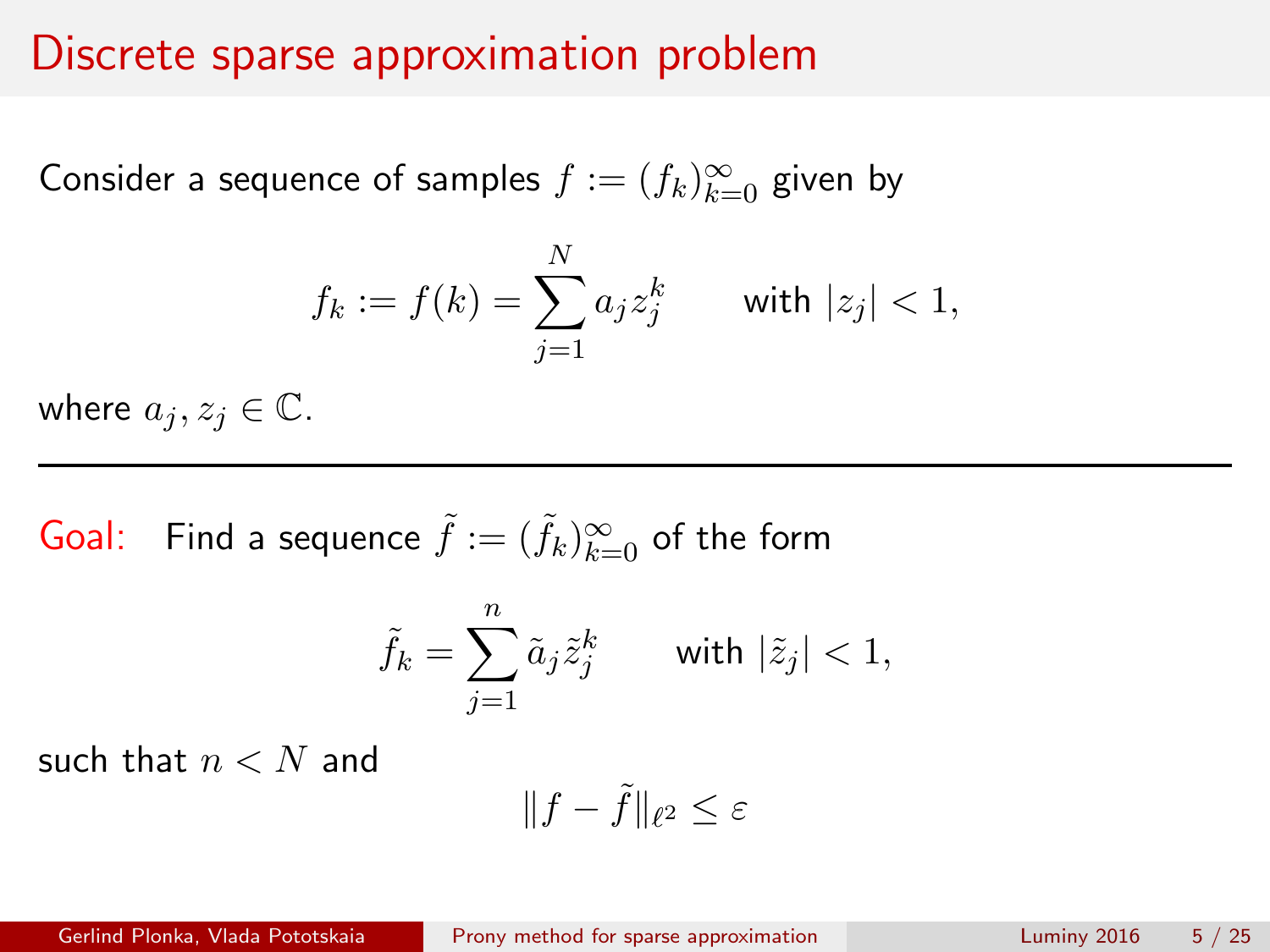We consider here a *structured low-rank approximation problem* for model reduction.

**Problem:** Low-rank approximation using the SVD destroys the Hankel structure, [Markovsky, 2008].

#### Applications

- Approximation of special functions by exponential sums, e.g. Bessel functions, or  $x^{-1/2}$  to avoid quadrature methods for Schrödinger equations, [Beylkin & Monzon, 2005], [Hackbusch, 2005].
- Signal compression by sparse representation of the (discrete) Fourier transform.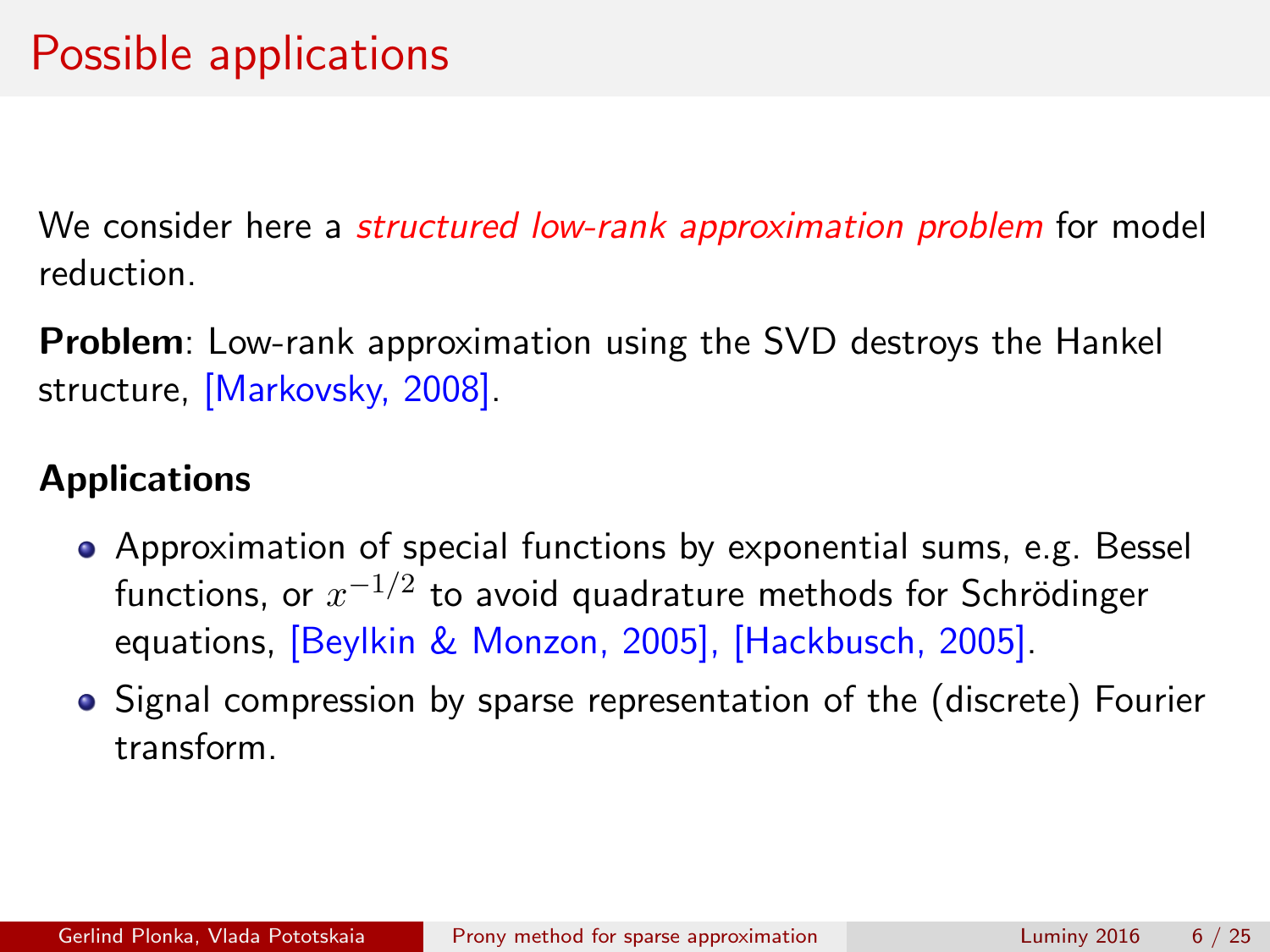# Our approach

(1) Given a sufficiently large number of samples  $f_k$ , reconstruct  $z_i$  and  $a_i$ such that

$$
f_k = \sum_{j=1}^{N} a_j z_j^k \qquad \text{with } |z_j| < 1
$$

using a Prony-like method,

[Roy & Kailath, 1989], [Potts & Tasche, 2010].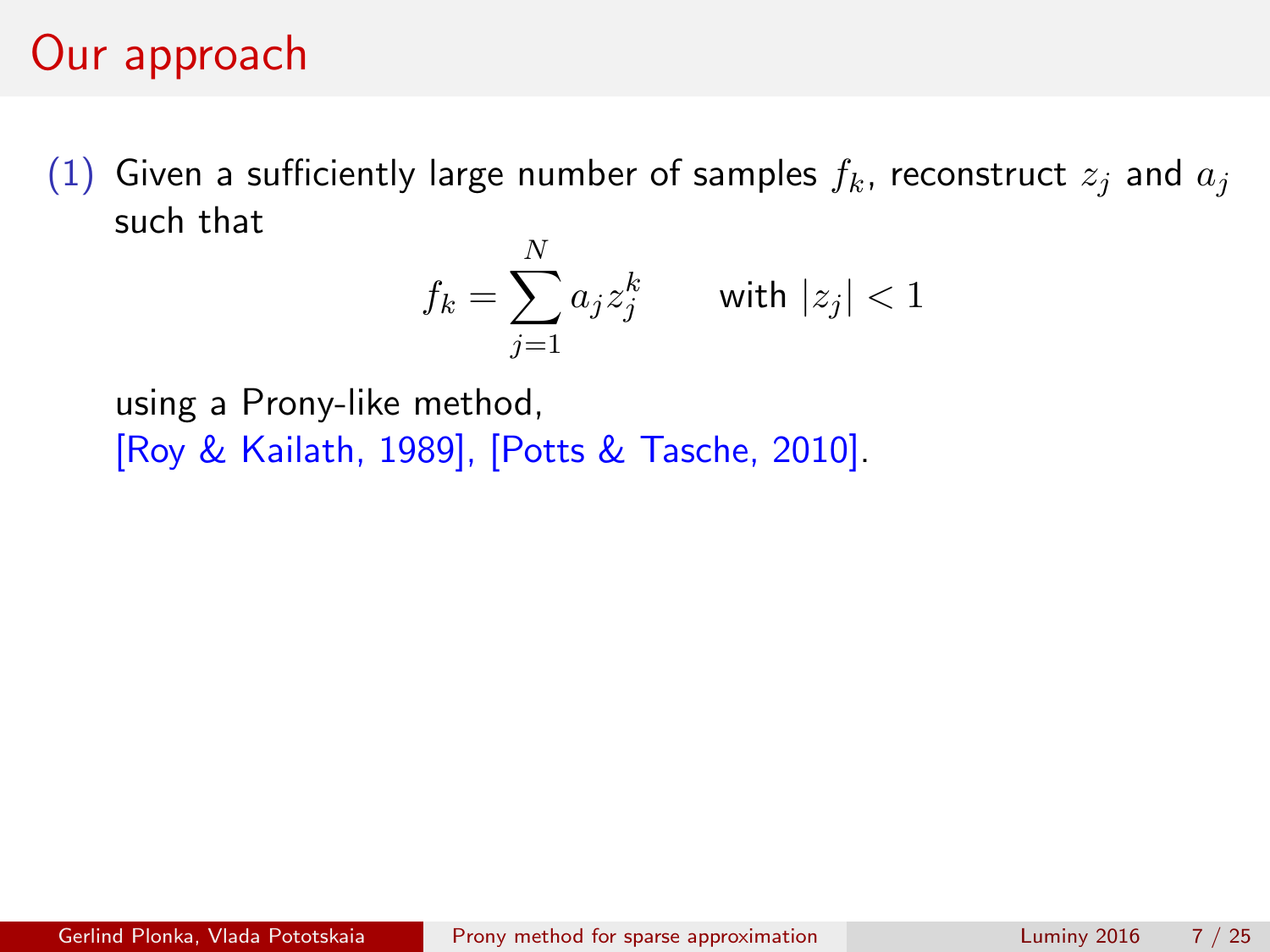# Our approach

(1) Given a sufficiently large number of samples  $f_k$ , reconstruct  $z_i$  and  $a_i$ such that

$$
f_k = \sum_{j=1}^{N} a_j z_j^k \qquad \text{with } |z_j| < 1
$$

using a Prony-like method,

[Roy & Kailath, 1989], [Potts & Tasche, 2010].

(2) Given the representation (1), find  $\tilde{z}_i$  and  $\tilde{a}_j$  such that for

$$
\tilde{f}_k = \sum_{j=1}^n \tilde{a}_j \tilde{z}_j^k \qquad \text{with } |\tilde{z}_j| < 1
$$

and  $n < N$  we have

$$
\|f-\tilde{f}\|_{\ell^2}\leq \varepsilon
$$

using the AAK Theorem [Adamjan, Arov & Krein, 1971].

Gerlind Plonka, Vlada Pototskaia [Prony method for sparse approximation](#page-0-0) Luminy 2016 7 / 25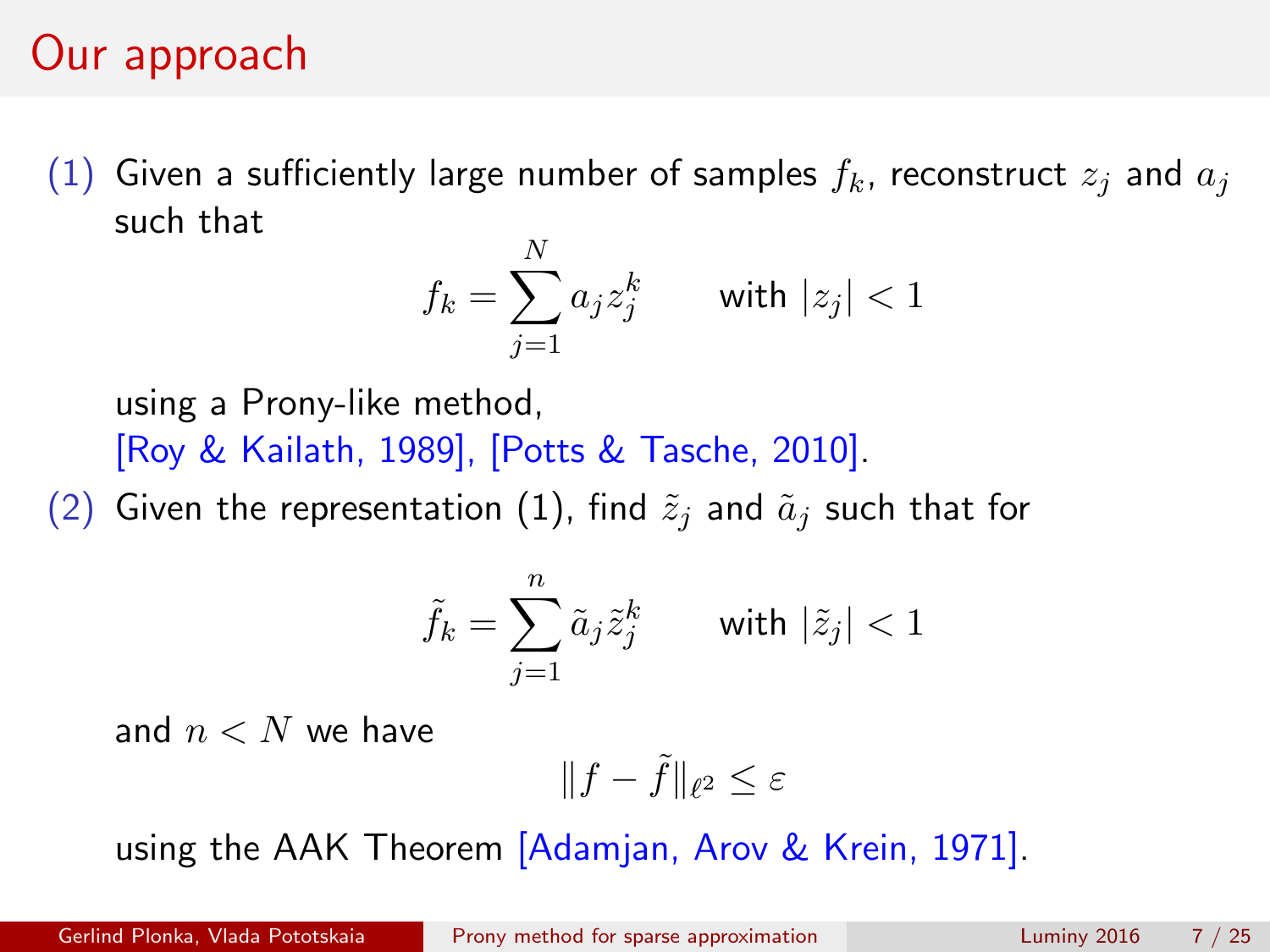<span id="page-8-0"></span>

#### 2 [The AAK theorem for samples of exponential sums](#page-8-0)

#### [Method for sparse approximation of exponential sums](#page-18-0)

#### [Numerical example](#page-27-0)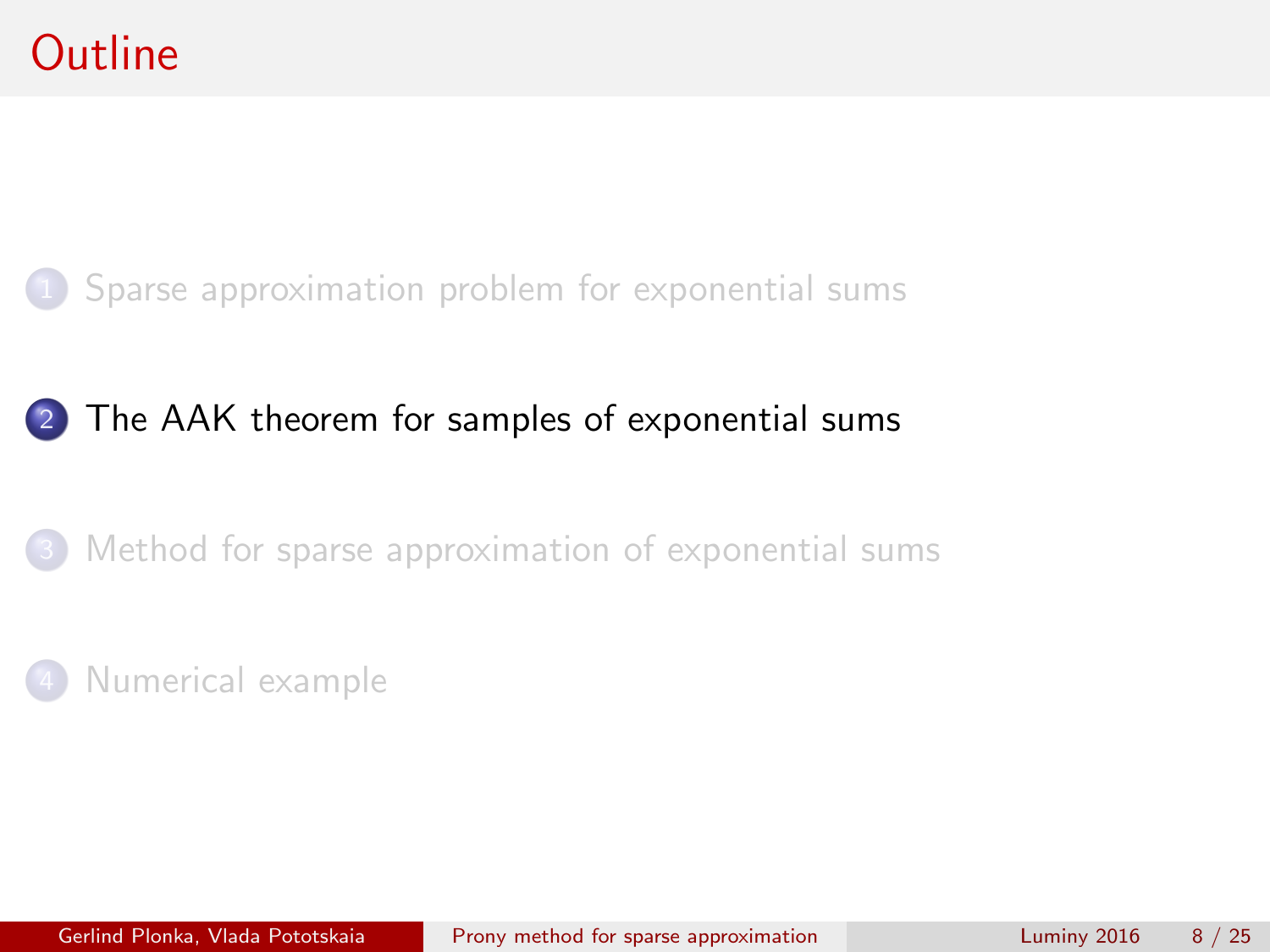# AAK Theorem for Samples of Exponential Sums

Consider the sequence  $f:=(f_k)_{k=0}^\infty$  given by samples

$$
f_k = f(k) = \sum_{j=1}^{N} a_j z_j^k \qquad \text{with } 0 < |z_j| < 1
$$
\nand let  $\mathbb{D} := \{ z \in \mathbb{C} \ : \ 0 < |z| < 1 \}.$ 

We define the infinite Hankel matrix

$$
\mathbf{\Gamma}_f := \begin{pmatrix} f_0 & f_1 & f_2 & \cdots \\ f_1 & f_2 & f_3 & \cdots \\ f_2 & f_3 & f_4 & \cdots \\ \vdots & \vdots & \vdots & \ddots \end{pmatrix} = (f_{k+j})_{k,j=0}^{\infty}
$$

with respect to  $f$ .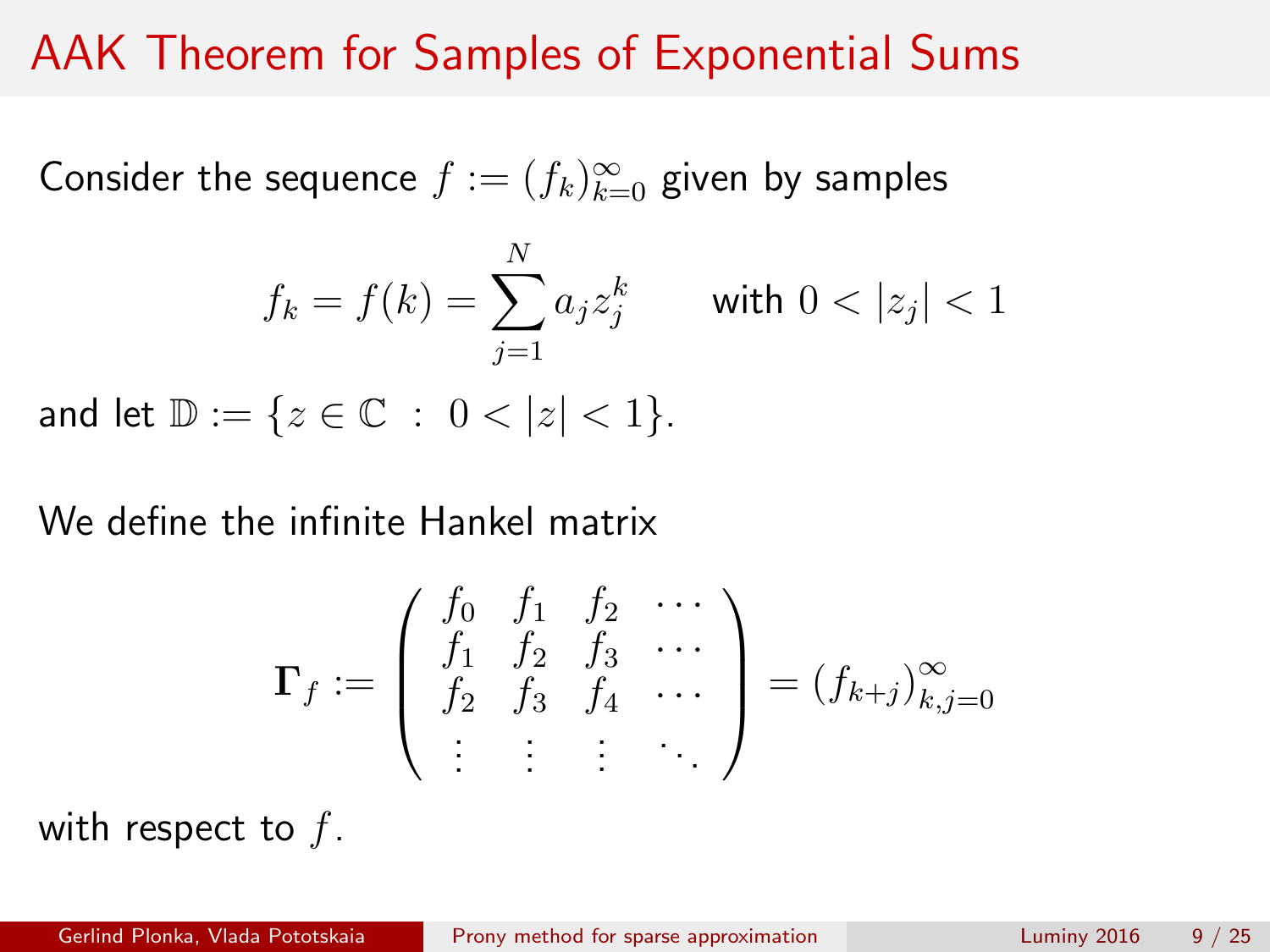## AAK theorem for samples of exponential sums

Then  $\Gamma_f$  has the following properties:

- $\Gamma_f$  has finite rank N.
- $\boldsymbol{\Gamma}_f$  defines a compact operator on  $\ell^2 = \ell^2(\mathbb{N}).$
- The singular values of  $\Gamma_f$  are of the form

$$
\sigma_0 \geq \sigma_1 \geq \ldots \geq \sigma_{N-1} > \sigma_N = \ldots = \sigma_\infty = 0.
$$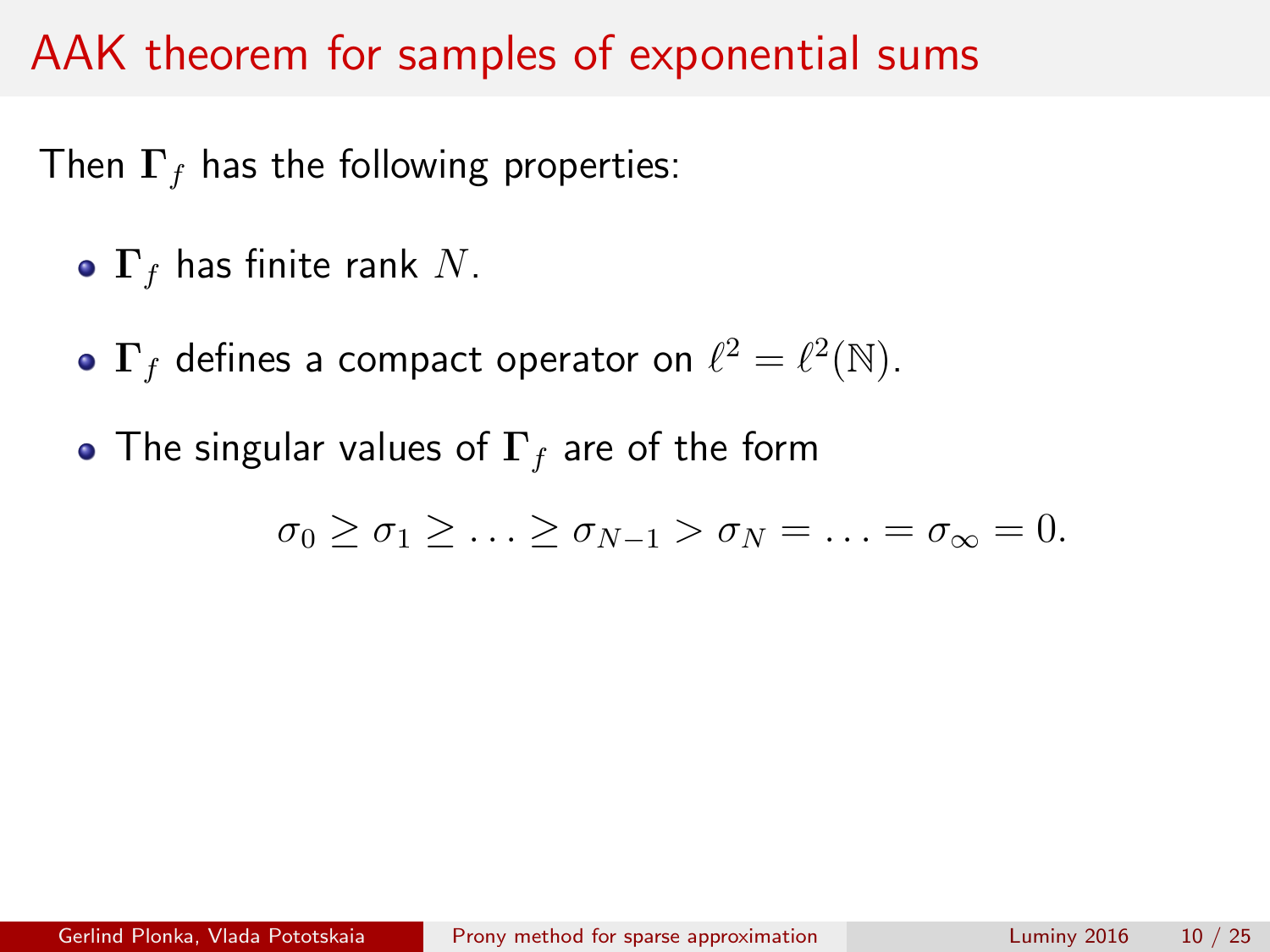## AAK theorem for samples of exponential sums

Then  $\Gamma_f$  has the following properties:

- $\bullet$   $\Gamma$ <sub>f</sub> has finite rank N.
- $\boldsymbol{\Gamma}_f$  defines a compact operator on  $\ell^2 = \ell^2(\mathbb{N}).$
- The singular values of  $\Gamma_f$  are of the form

$$
\sigma_0 \geq \sigma_1 \geq \ldots \geq \sigma_{N-1} > \sigma_N = \ldots = \sigma_\infty = 0.
$$

| [Young]            | (1 |
|--------------------|----|
| [Chui & Chen]      | (1 |
| [Peller]           | (2 |
| [Beylkin & Monzón] | (2 |
| [Andersson et al.] | (2 |

1988) An Introduction to Hilbert Space 1992) Discrete  $H^\infty$  optimization 2000) Hankel Operators and Their Applications 2005) On approximation of functions by exponential sums 2011) Sparse approximation of functions using sums of exponentials and AAK theory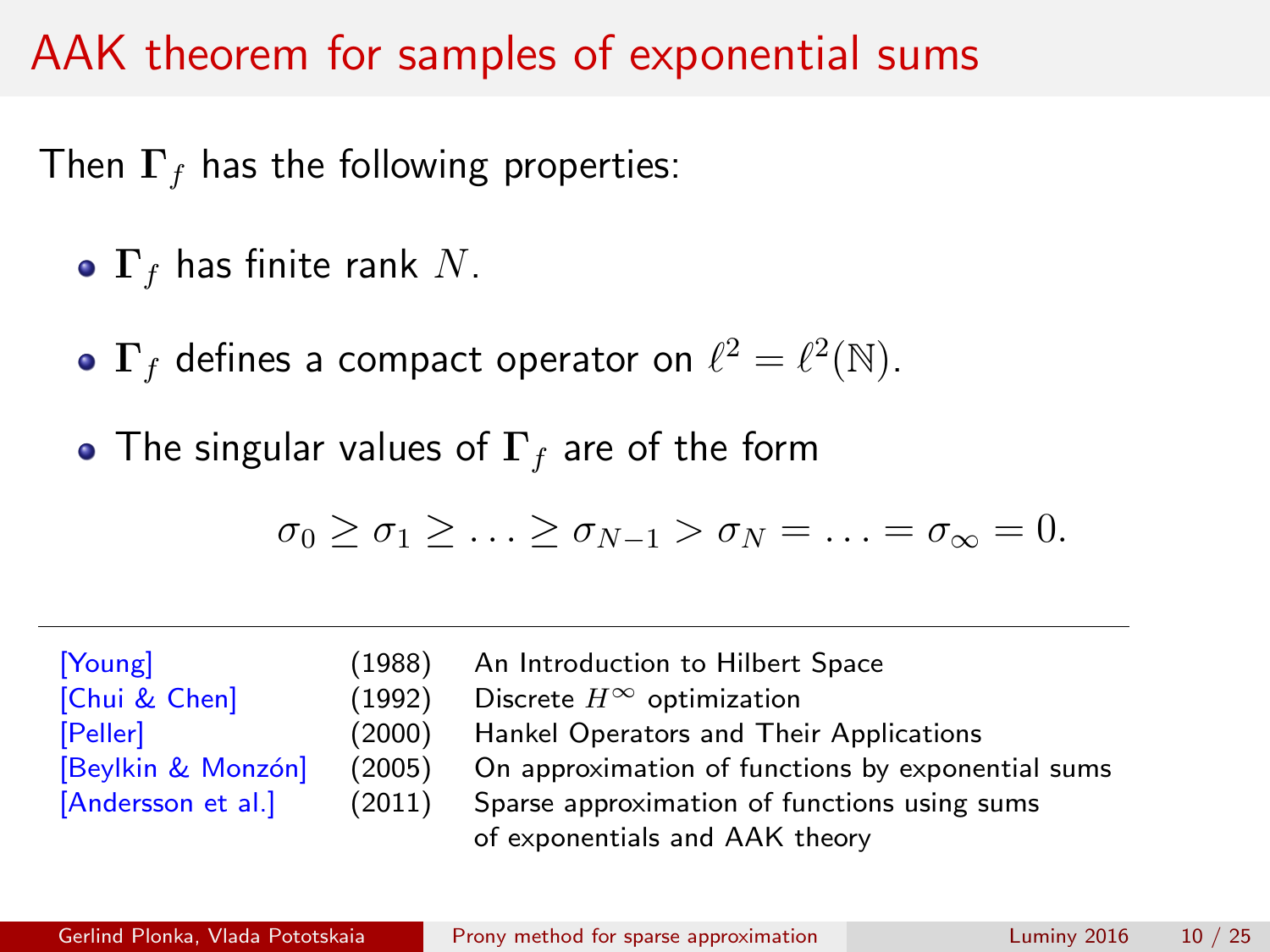# The AAK theorem (Adamjan, Arov, Krein, 1971)

Let  $f:=(f(k))_{k=0}^{\infty}$  be given as before. Let  $(\sigma_n, u_n)$  be a fixed singular pair of  $\Gamma_f$  with  $\sigma_n \notin {\{\sigma_k\}}_{k\neq n}$  and  $\sigma_n \neq 0$ .

**•** Then

$$
P_{u_n}(x) := \sum_{k=0}^{\infty} u_n(k) x^k
$$

has exactly *n* zeros  $\tilde{z}_1, \ldots, \tilde{z}_n$  in  $\mathbb{D}$ , repeated according to multiplicity.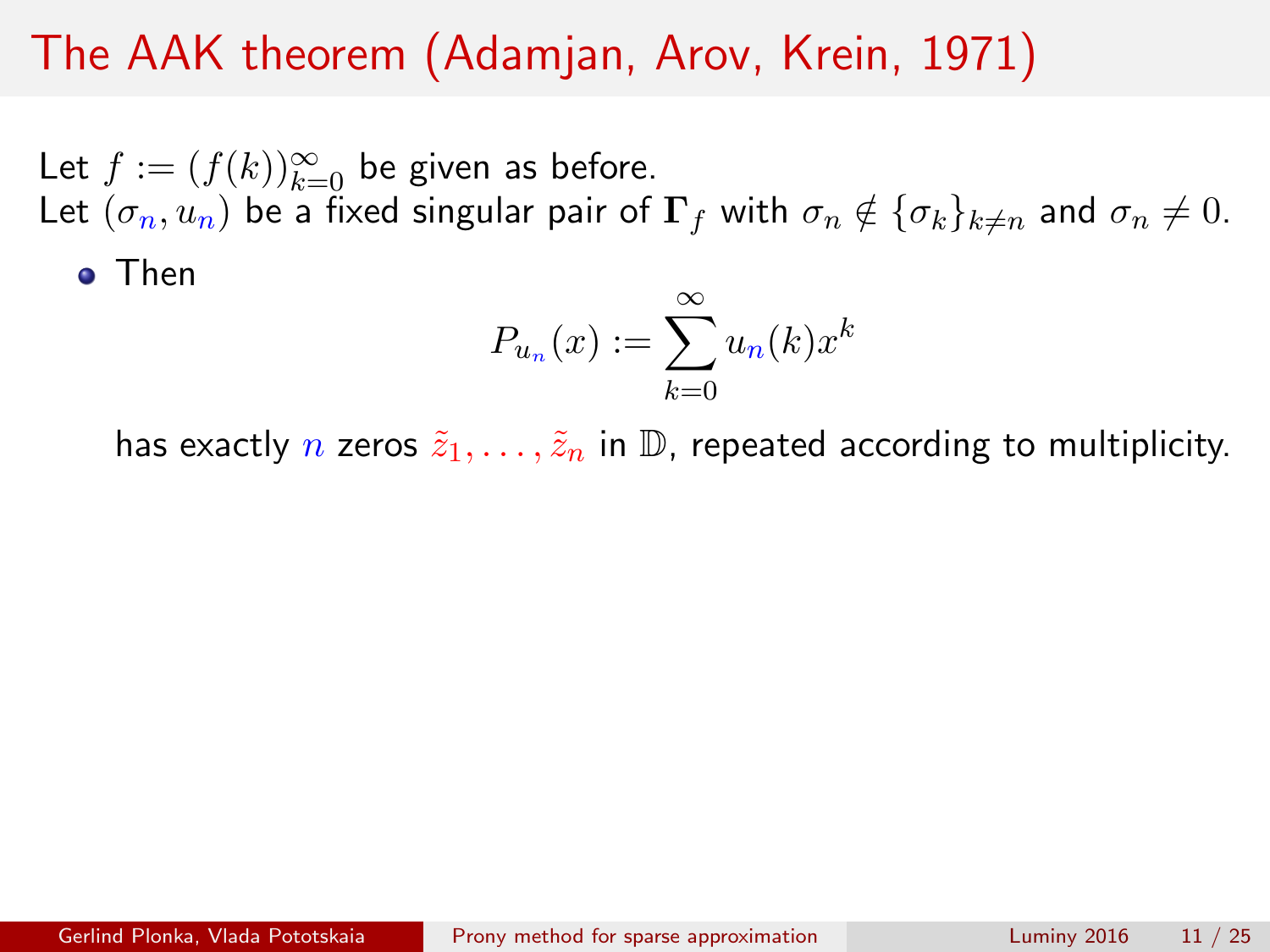# The AAK theorem (Adamjan, Arov, Krein, 1971)

Let  $f:=(f(k))_{k=0}^{\infty}$  be given as before. Let  $(\sigma_n, u_n)$  be a fixed singular pair of  $\Gamma_f$  with  $\sigma_n \notin {\{\sigma_k\}}_{k\neq n}$  and  $\sigma_n \neq 0$ .

Then

$$
P_{u_n}(x) := \sum_{k=0}^{\infty} u_n(k) x^k
$$

has exactly *n* zeros  $\tilde{z}_1, \ldots, \tilde{z}_n$  in  $\mathbb{D}$ , repeated according to multiplicity.

**If the**  $\tilde{z}_k$  **are pairwise different, then there are**  $\tilde{a}_1, \ldots, \tilde{a}_n \in \mathbb{C}$  **such** that for

$$
\tilde{f} = (\tilde{f}_j)_{j=0}^{\infty} = \left(\sum_{k=1}^n \tilde{a}_k \tilde{z}_k{}^j\right)_{j=0}^{\infty}
$$

it holds that

$$
\|\Gamma_f-\Gamma_{\tilde f}\|_{\ell^2\to\ell^2}=\sigma_n.
$$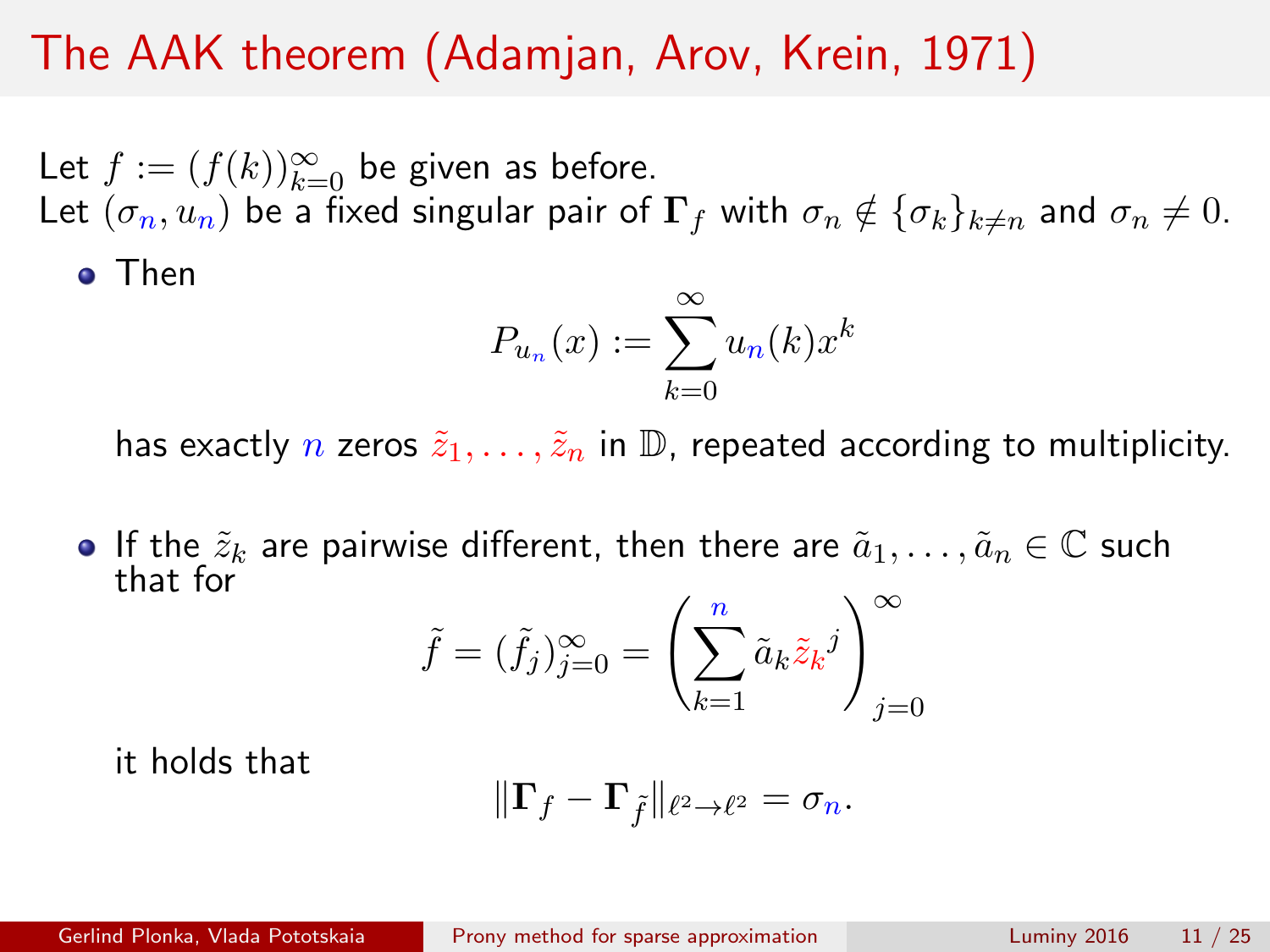#### The AAK theorem

Let  $\Gamma_f$  be of rank N and the singular values be of the form

$$
\sigma_0 > \sigma_1 > \ldots > \sigma_{N-1} > \sigma_N = \ldots = \sigma_\infty = 0.
$$

|         |                | zeros of                                |                                                                                                   |                                   |
|---------|----------------|-----------------------------------------|---------------------------------------------------------------------------------------------------|-----------------------------------|
| $\it n$ | $\sigma_n$     | $P_{u_n}(x)$ in $\mathbb{D}$            |                                                                                                   | $\ \Gamma_f-\Gamma_{\tilde{f}}\ $ |
|         | $\sigma_0$     |                                         |                                                                                                   | $\sigma_0$                        |
|         | $\sigma_1$     | $\tilde{z}_1$                           | $\tilde{f}_i = \tilde{a}\tilde{z}_1^j$                                                            | $\sigma_1$                        |
| 2       | $\sigma_2$     | $\tilde{z}_1, \tilde{z}_2$              | $\tilde{f}_j = \tilde{a}_1 \tilde{z}_1^j + \tilde{a}_2 \tilde{z}_2^j$                             | $\sigma_2$                        |
| 3       | $\sigma_3$     | $\tilde{z}_1, \tilde{z}_2, \tilde{z}_3$ | $\tilde{f}_j = \tilde{a}_1 \tilde{z}_1^j + \tilde{a}_2 \tilde{z}_2^j + \tilde{a}_3 \tilde{z}_3^j$ | $\sigma_3$                        |
|         |                |                                         |                                                                                                   |                                   |
| $N-1$   | $\sigma_{N-1}$ | $\tilde{z}_1,\ldots,\tilde{z}_{N-1}$    | $\tilde{f}_j = \sum_{k=1}^{N-1} \tilde{a}_k \tilde{z}_k^j$                                        | $\sigma_{N-1}$                    |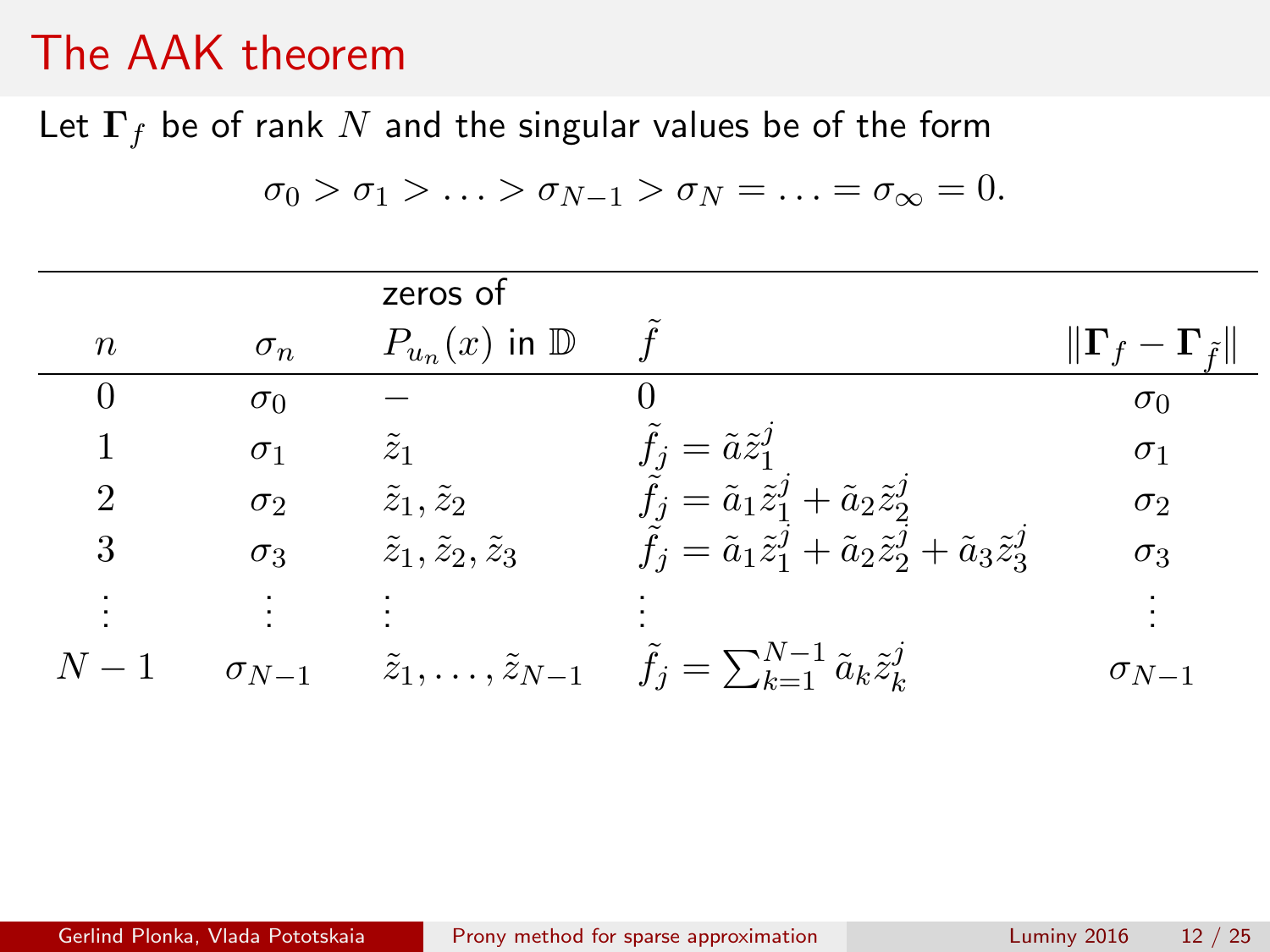## The AAK theorem

Let  $\Gamma_f$  be of rank N and the singular values be of the form

$$
\sigma_0 > \sigma_1 > \ldots > \sigma_{N-1} > \sigma_N = \ldots = \sigma_\infty = 0.
$$

|                |                          | zeros of                                |                                                                                                                                 |                                   |
|----------------|--------------------------|-----------------------------------------|---------------------------------------------------------------------------------------------------------------------------------|-----------------------------------|
| $\it n$        | $\sigma_n$               | $P_{u_n}(x)$ in $\mathbb{D}$            | $\mathbf{f}$                                                                                                                    | $\ \Gamma_f-\Gamma_{\tilde{f}}\ $ |
| $\theta$       | $\sigma_0$               |                                         |                                                                                                                                 | $\sigma_0$                        |
|                | $\sigma_1$               | $\tilde{z}_1$                           | $\tilde{f}_i = \tilde{a}\tilde{z}_1^j$                                                                                          | $\sigma_1$                        |
| $\overline{2}$ | $\sigma_2$               | $\tilde{z}_1, \tilde{z}_2$              | $\tilde{f}_j = \tilde{a}_1 \tilde{z}_1^j + \tilde{a}_2 \tilde{z}_2^j$                                                           | $\sigma_2$                        |
| 3              | $\sigma_3$               | $\tilde{z}_1, \tilde{z}_2, \tilde{z}_3$ | $\tilde{f}_i = \tilde{a}_1 \tilde{z}_1^{\tilde{j}} + \tilde{a}_2 \tilde{z}_2^{\tilde{j}} + \tilde{a}_3 \tilde{z}_3^{\tilde{j}}$ | $\sigma_3$                        |
|                | $\mathcal{L}_{\rm{max}}$ |                                         |                                                                                                                                 |                                   |
| $N-1$          | $\sigma_{N-1}$           |                                         | $\tilde{z}_1,\ldots,\tilde{z}_{N-1}$ $\tilde{f}_j = \sum_{k=1}^{N-1} \tilde{a}_k \tilde{z}_k^j$                                 | $\sigma_{N-1}$                    |
|                |                          |                                         |                                                                                                                                 |                                   |

Original sequence: 
$$
f_j = \sum_{k=1}^{N} a_k z_k^j
$$
 0

Gerlind Plonka, Vlada Pototskaia [Prony method for sparse approximation](#page-0-0) Luminy 2016 12 / 25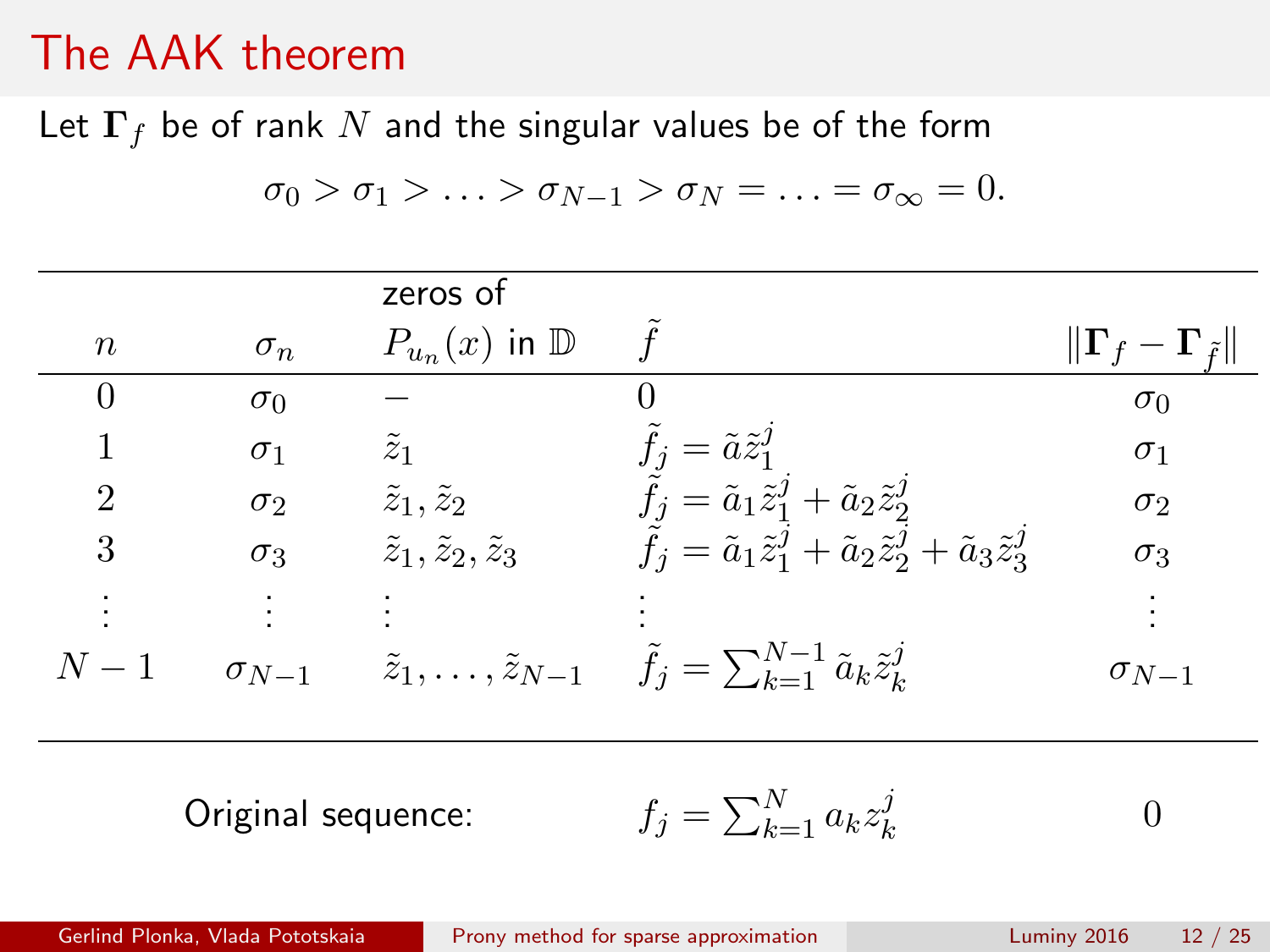## Problems with application of AAK theory

Let f be given as before and let  $(\sigma_n, u_n)$  be a fixed singular pair of  $\Gamma_f$ such that  $\sigma_n \notin {\{\sigma_k\}}_{k\neq n}$  and  $\sigma_n \neq \sigma_\infty$ .

Then

$$
P_{u_n}(x) := \sum_{k=0}^{\infty} u_n(k) x^k
$$

has exactly *n* zeros  $\tilde{z}_1, \ldots, \tilde{z}_n$  in  $\mathbb{D}$ , repeated according to multiplicity.

**If the**  $\tilde{z}_k$  **are pairwise different, then there are**  $\tilde{a}_1, \ldots, \tilde{a}_n \in \mathbb{C}$  **such** that for

$$
\tilde{f} = (\tilde{f}_j)_{j=0}^{\infty} = \left(\sum_{k=1}^n \tilde{a}_k \tilde{z}_k^j\right)_{j=0}^{\infty}
$$

it holds that

$$
\|\Gamma_f-\Gamma_{\tilde f}\|_{\ell^2\to\ell^2}=\sigma_n.
$$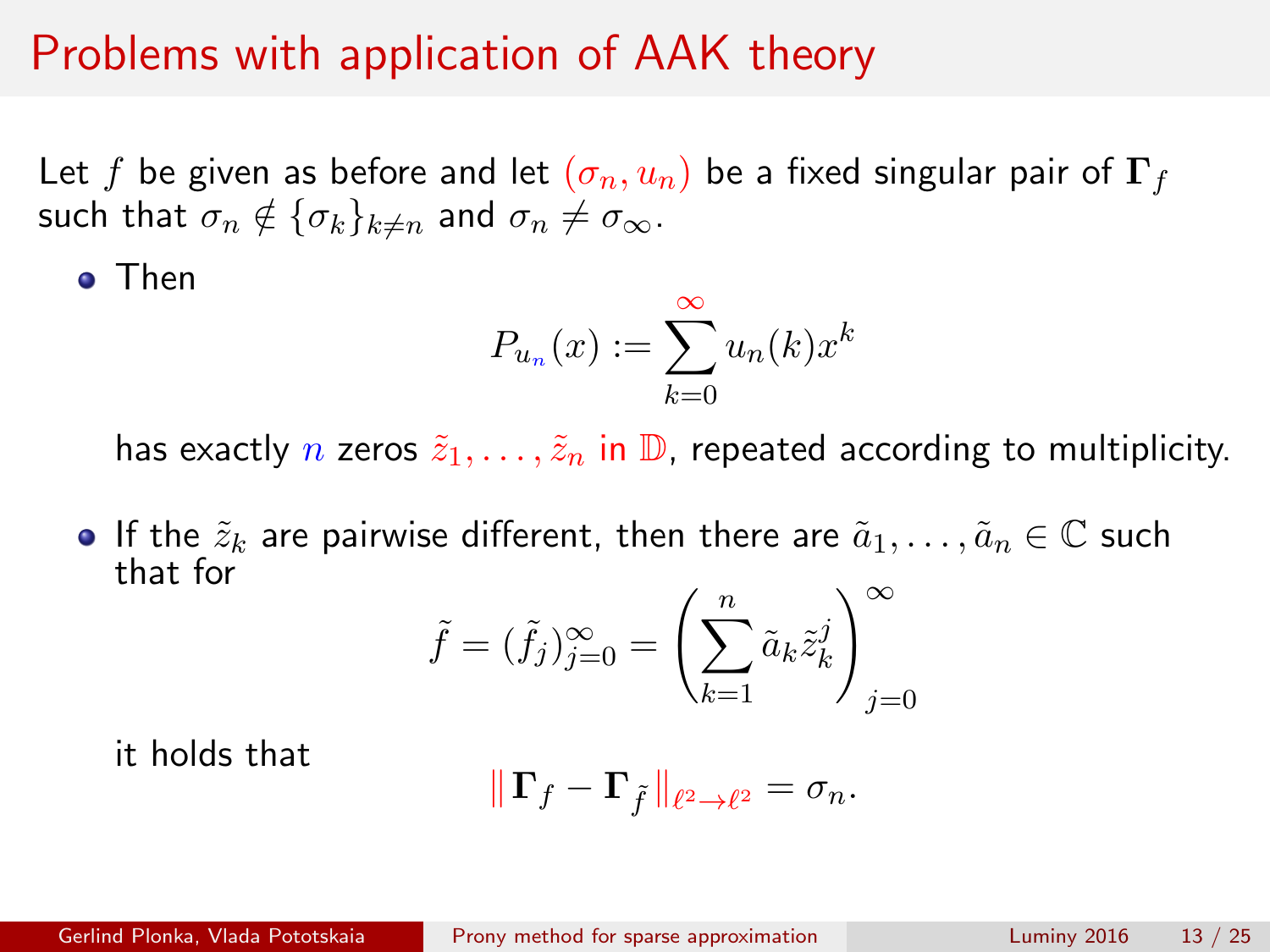[Sparse approximation problem for exponential sums](#page-2-0)



#### 3 [Method for sparse approximation of exponential sums](#page-18-0)

#### [Numerical example](#page-27-0)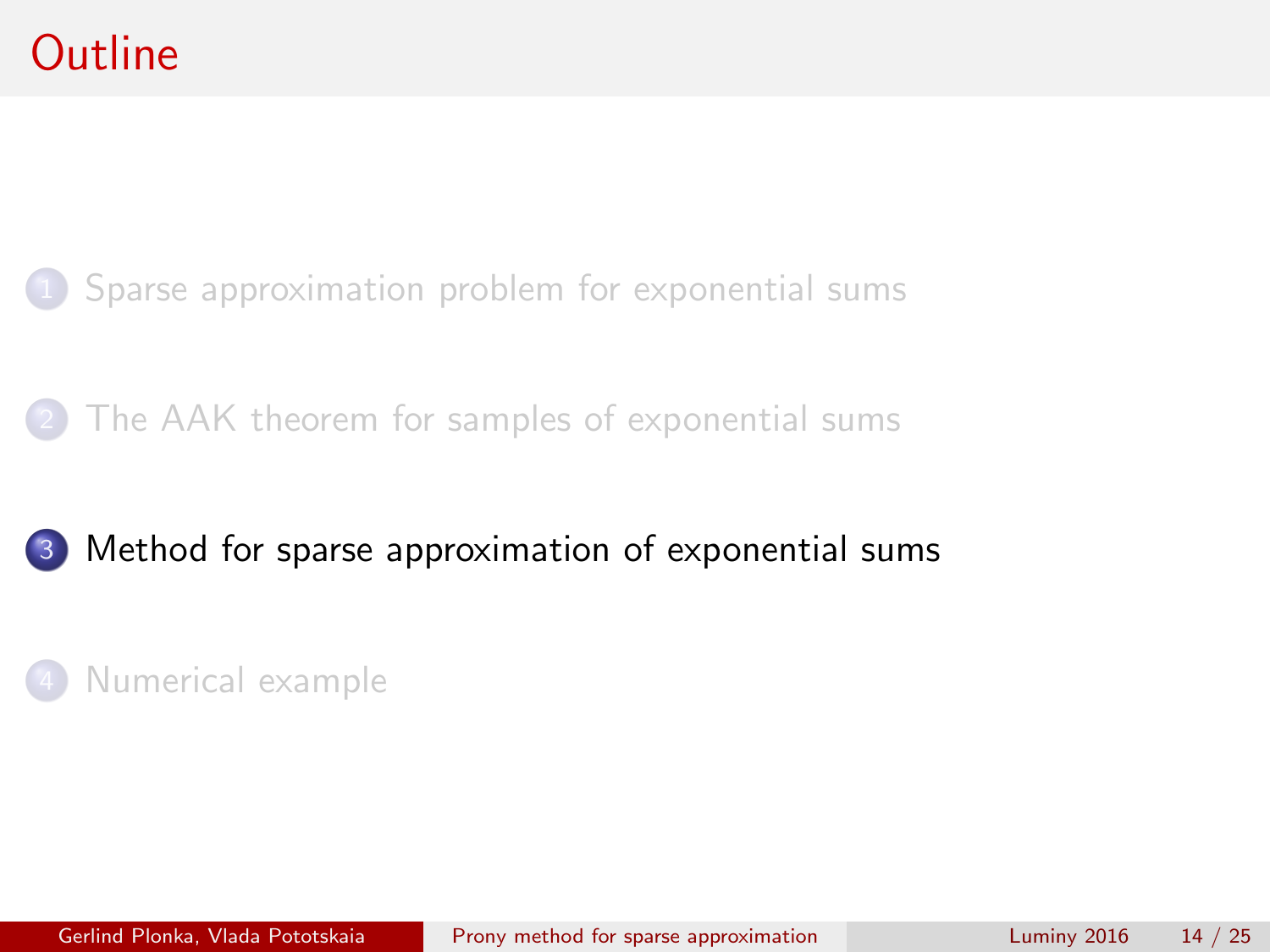# <span id="page-18-0"></span>Singular values and con-eigenvalues

For a (complex) Hankel matrix  $\Gamma_f$  we call  $\sigma \in \mathbb{C}$  a con-eigenvalue with the corresponding *con-eigenvector*  $v \in \ell^2(\mathbb{N})$  *if it satisfies* 

$$
\Gamma_f\overline{v}=\sigma v.
$$

For symmetric matrices like  $\Gamma_f$  we have

• We can always select a nonnegative  $\sigma$ .

 $(\sigma, v)$  is a  $(\sigma, v)$  is a singular pair of  $\Gamma_f$   $\quad \overline{\quad \quad }$   $\quad \overline{\quad \quad }$  con-eigenpair of  $\Gamma_f$  $(\sigma, v)$  is a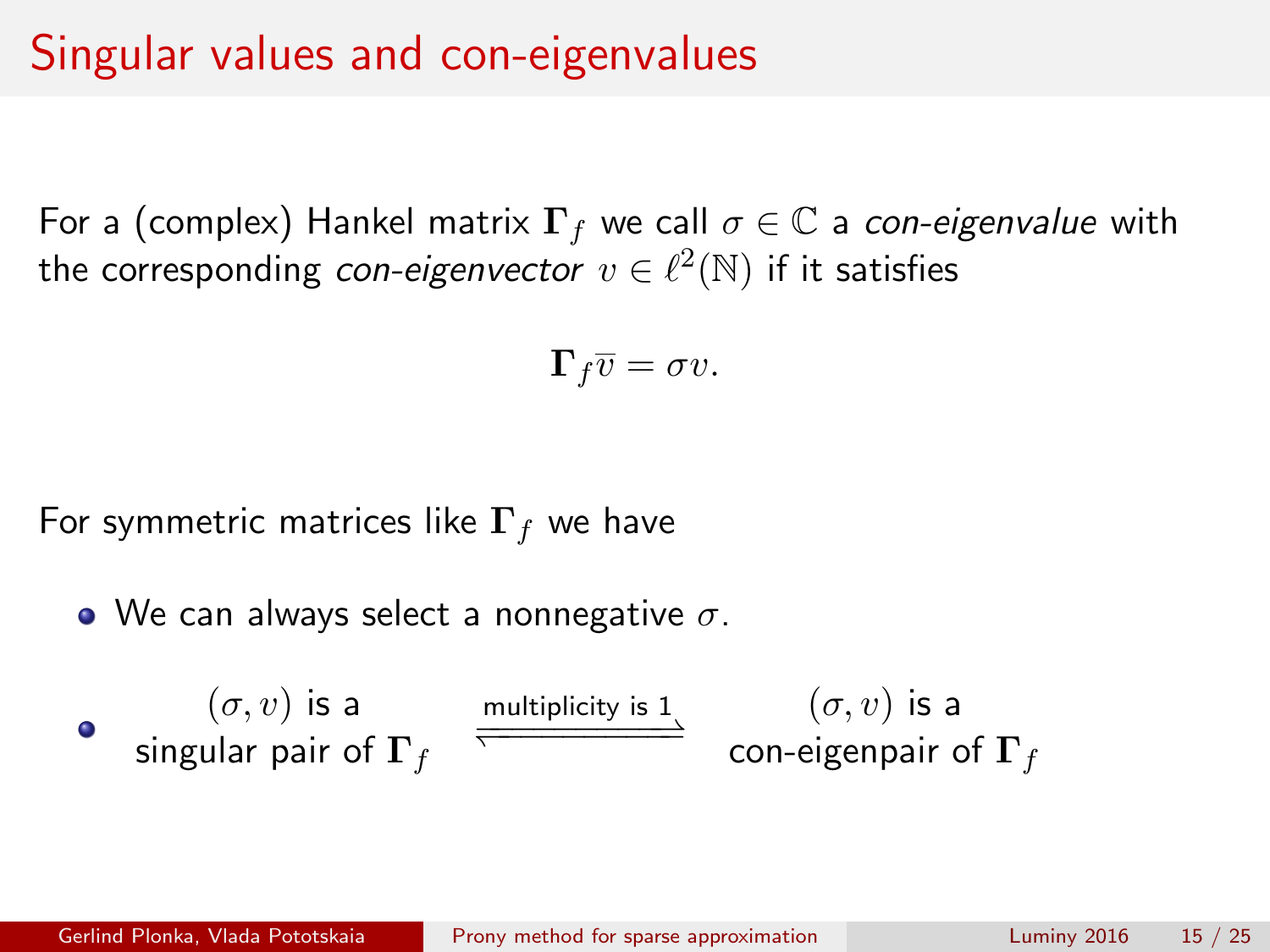**Lemma:** Let  $f$  be given as before, i.e.

$$
f_k = \sum_{j=1}^N a_j z_j{}^k \qquad \text{with } z_j \in \mathbb{D},
$$

and let  $\sigma \neq 0$  be a fixed con-eigenvalue of  $\Gamma_f$  with the corresponding con-eigenvector  $u:=(u_k)_{k=0}^{\infty}$ . Then  $u$  can be represented by

$$
u_k = \sum_{j=1}^N b_j z_j^k
$$
,  $k = 0, 1, ...,$ 

where  $b_j$ ,  $j = 1, ..., N$  are some (complex or real) coefficients.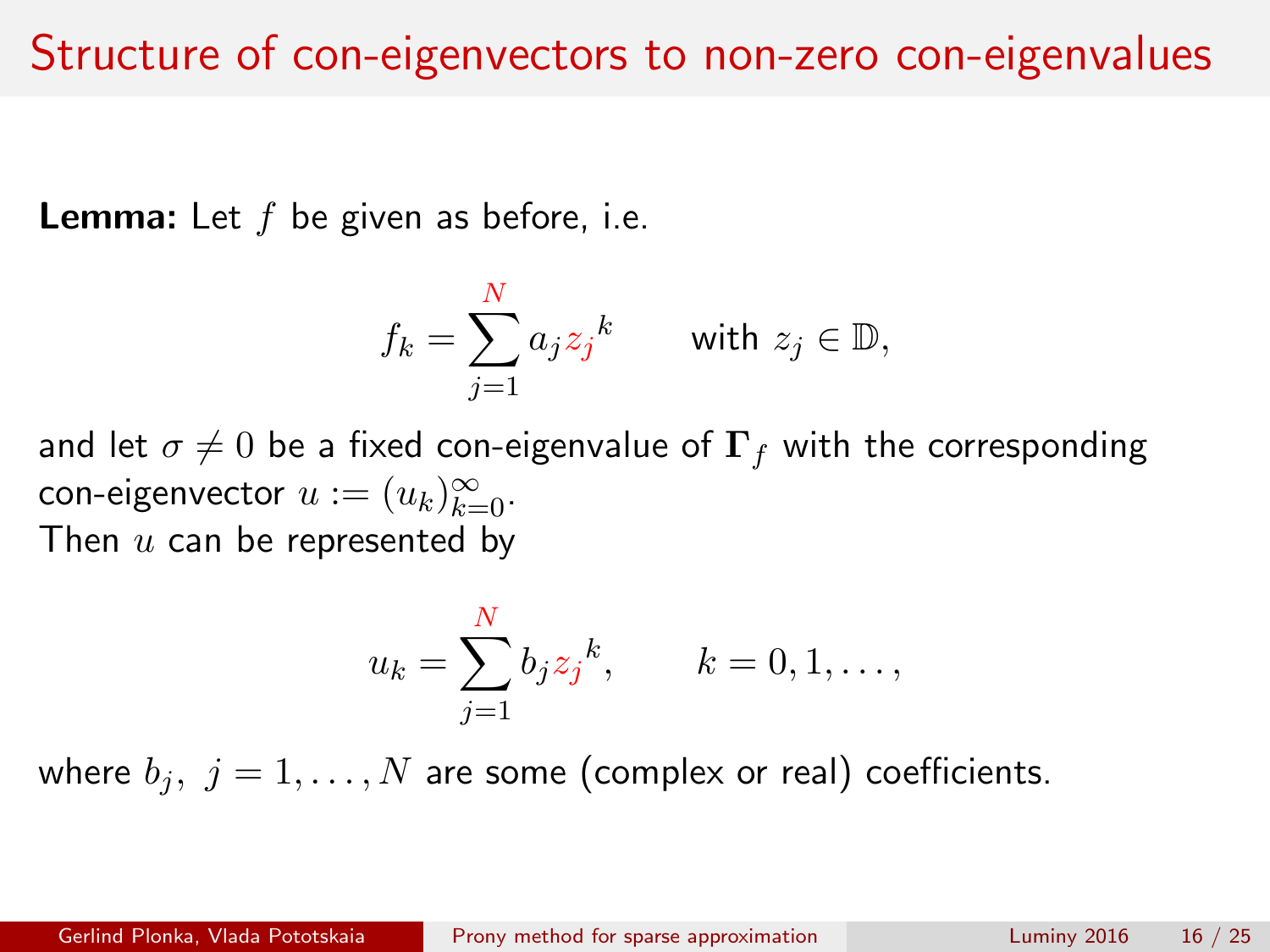## Dimension reduction for the con-eigenvalue problem of  $\Gamma_f$

$$
\Gamma_f \bar{u} = \sigma u \quad \Leftrightarrow \quad \sum_{j=0}^{\infty} f_{j+k} \bar{u}_j = \sigma u_k, \quad \forall k = 0, 1, 2, \dots
$$
\n
$$
\Leftrightarrow \quad \sum_{j=0}^{\infty} \left( \sum_{l=1}^N a_l z_l^{k+j} \right) \overline{\left( \sum_{s=1}^N b_s z_s^j \right)} = \sigma \sum_{l=1}^N b_l z_l^k
$$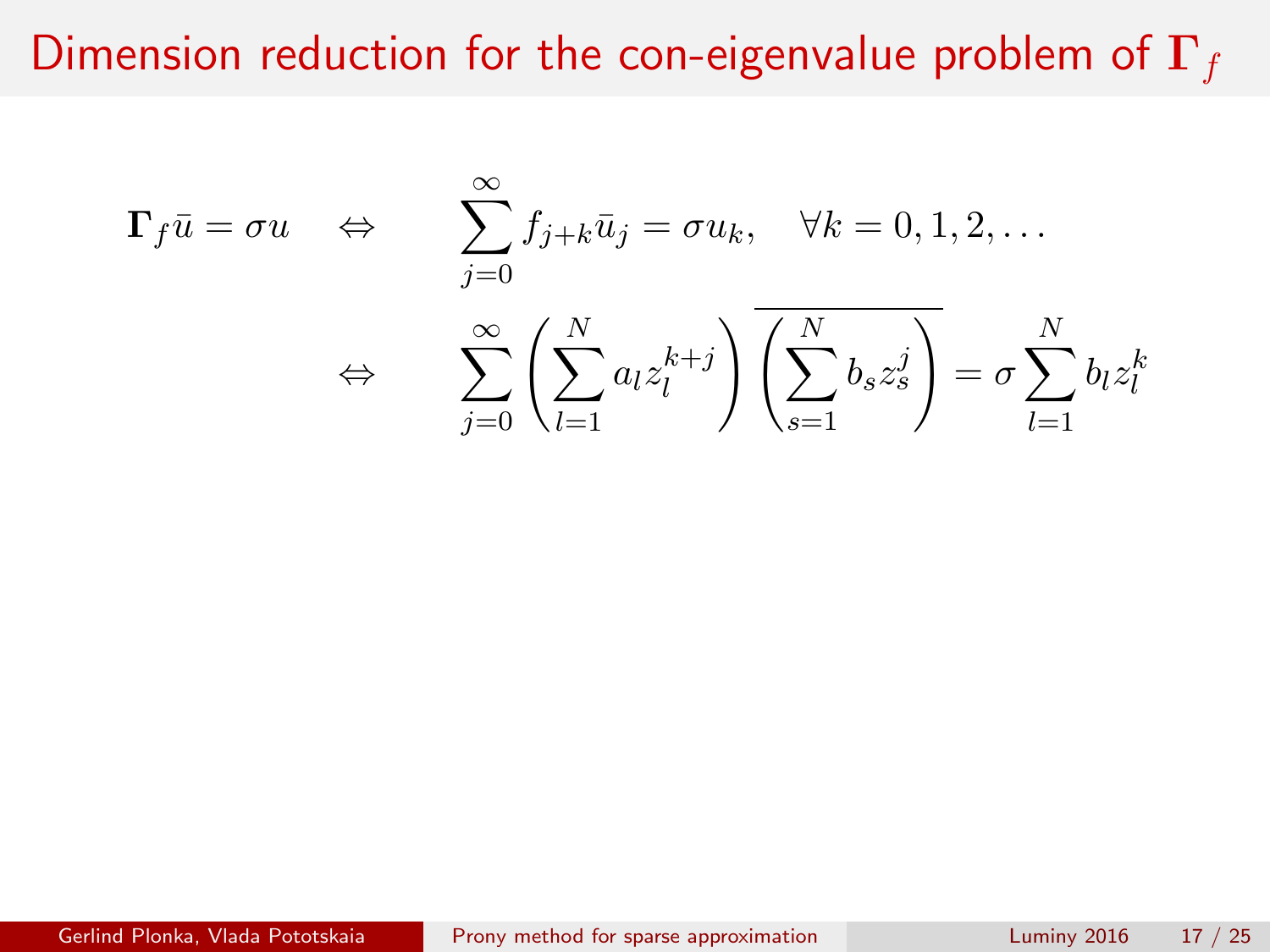## Dimension reduction for the con-eigenvalue problem of  $\Gamma_f$

$$
\Gamma_{f}\bar{u} = \sigma u \quad \Leftrightarrow \quad \sum_{j=0}^{\infty} f_{j+k}\bar{u}_{j} = \sigma u_{k}, \quad \forall k = 0, 1, 2, ...
$$
\n
$$
\Leftrightarrow \quad \sum_{j=0}^{\infty} \left( \sum_{l=1}^{N} a_{l} z_{l}^{k+j} \right) \overline{\left( \sum_{s=1}^{N} b_{s} z_{s}^{j} \right)} = \sigma \sum_{l=1}^{N} b_{l} z_{l}^{k}
$$
\n
$$
\Leftrightarrow \quad \sum_{l=1}^{N} z_{l}^{k} \left( a_{l} \sum_{s=1}^{N} \bar{b}_{s} \sum_{j=0}^{\infty} (z_{l} \bar{z}_{s})^{j} \right) = \sigma \sum_{l=1}^{N} b_{l} z_{l}^{k}.
$$
\n
$$
\Leftrightarrow \quad \sum_{l=1}^{N} z_{l}^{k} \left( a_{l} \sum_{s=1}^{N} \frac{\bar{b}_{s}}{1 - z_{l} \bar{z}_{s}} \right) = \sum_{l=1}^{N} (\sigma b_{l}) z_{l}^{k}.
$$
\n
$$
\Leftrightarrow \quad a_{l} \sum_{s=1}^{N} \frac{\bar{b}_{s}}{1 - z_{l} \bar{z}_{s}} = \sigma b_{l} \quad \forall \ l = 1, ..., N
$$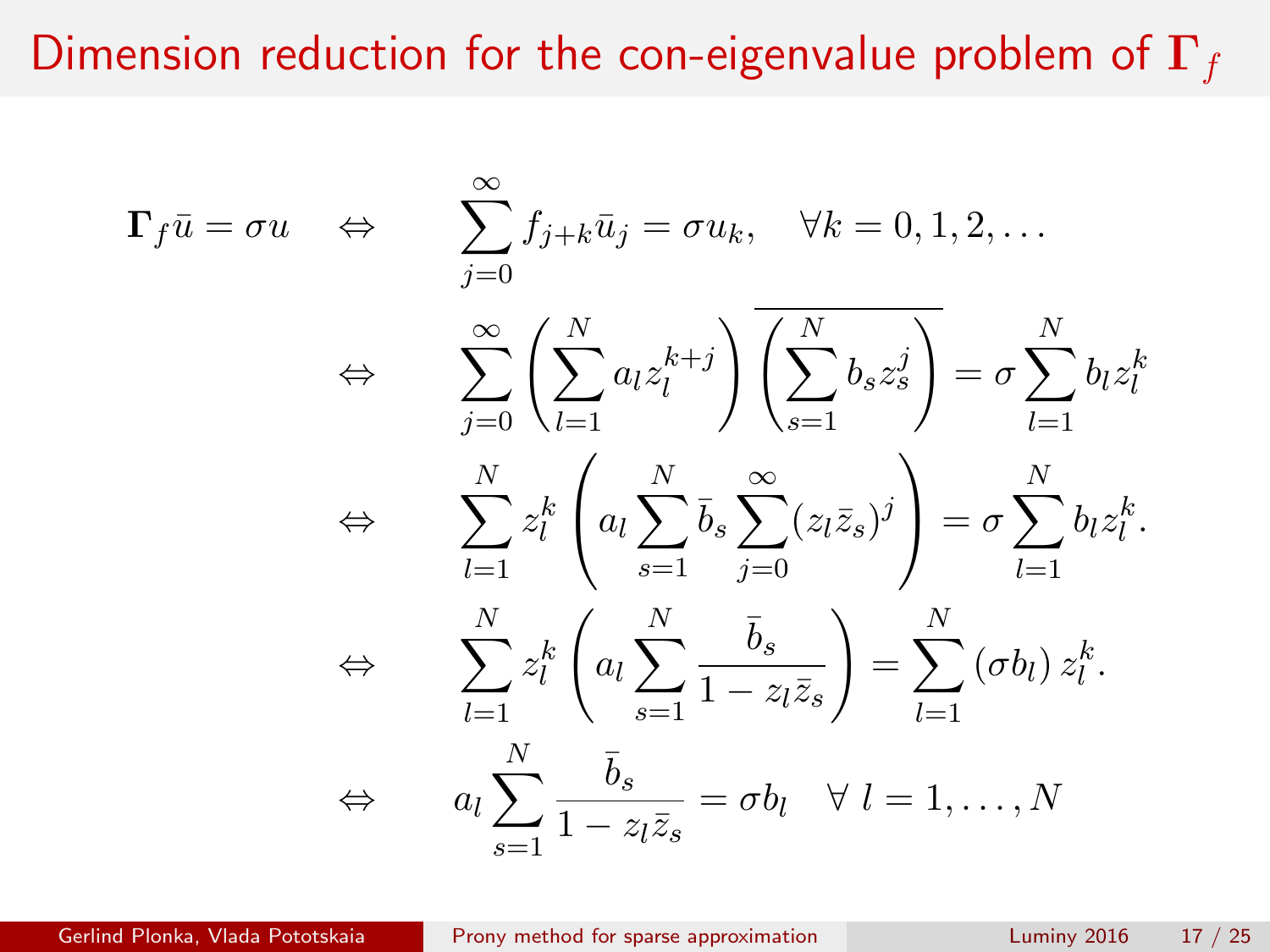# Dimension reduction for the con-eigenvalue problem of  $\Gamma_f$

The last equation can be seen as the following con-eigenvalue problem of the dimension  $N$ 

$$
A Z \overline{b} = \sigma b,
$$

where

$$
A := \left(\begin{array}{cccc} a_1 & & & 0 \\ & a_2 & & \\ & & & \ddots & \\ & & & & a_N \end{array}\right), \quad Z := \left(\begin{array}{cccc} \frac{1}{1-|z_1|^2} & \frac{1}{1-\bar{z}_2z_1} & \cdots & \frac{1}{1-\bar{z}_Nz_1} \\ \frac{1}{1-|z_1|^2} & \frac{1}{1-|z_2|^2} & \cdots & \frac{1}{1-\bar{z}_Nz_2} \\ \vdots & \vdots & \ddots & \vdots \\ \frac{1}{1-\bar{z}_1z_N} & \frac{1}{1-\bar{z}_2z_N} & \cdots & \frac{1}{1-|z_N|^2} \end{array}\right)
$$

and  $b:=(b_1,\ldots,b_N)^T$ .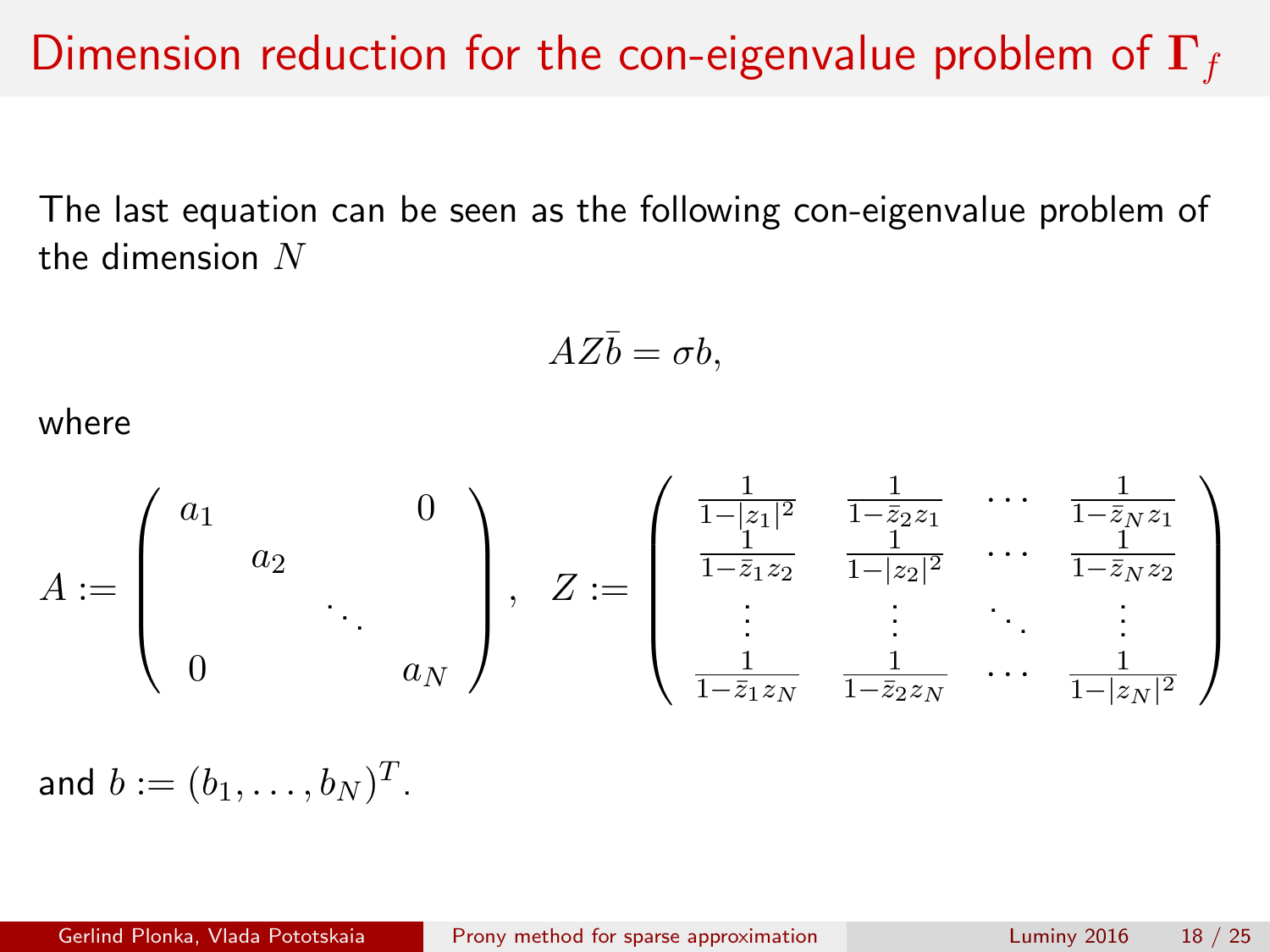Let  $P_u(x)$  be the *n*-th con-eigenpolynomial of  $\Gamma_f$ .

Then for  $|x| < 1$  we obtain

$$
P_u(x) = \sum_{k=0}^{\infty} u_k x^k = \sum_{k=0}^{\infty} \left[ \sum_{j=1}^N b_j z_j^k \right] x^k
$$
  
= 
$$
\sum_{j=1}^N b_j \sum_{k=0}^{\infty} (z_j x)^k = \sum_{j=1}^N \frac{b_j}{1 - z_j x}
$$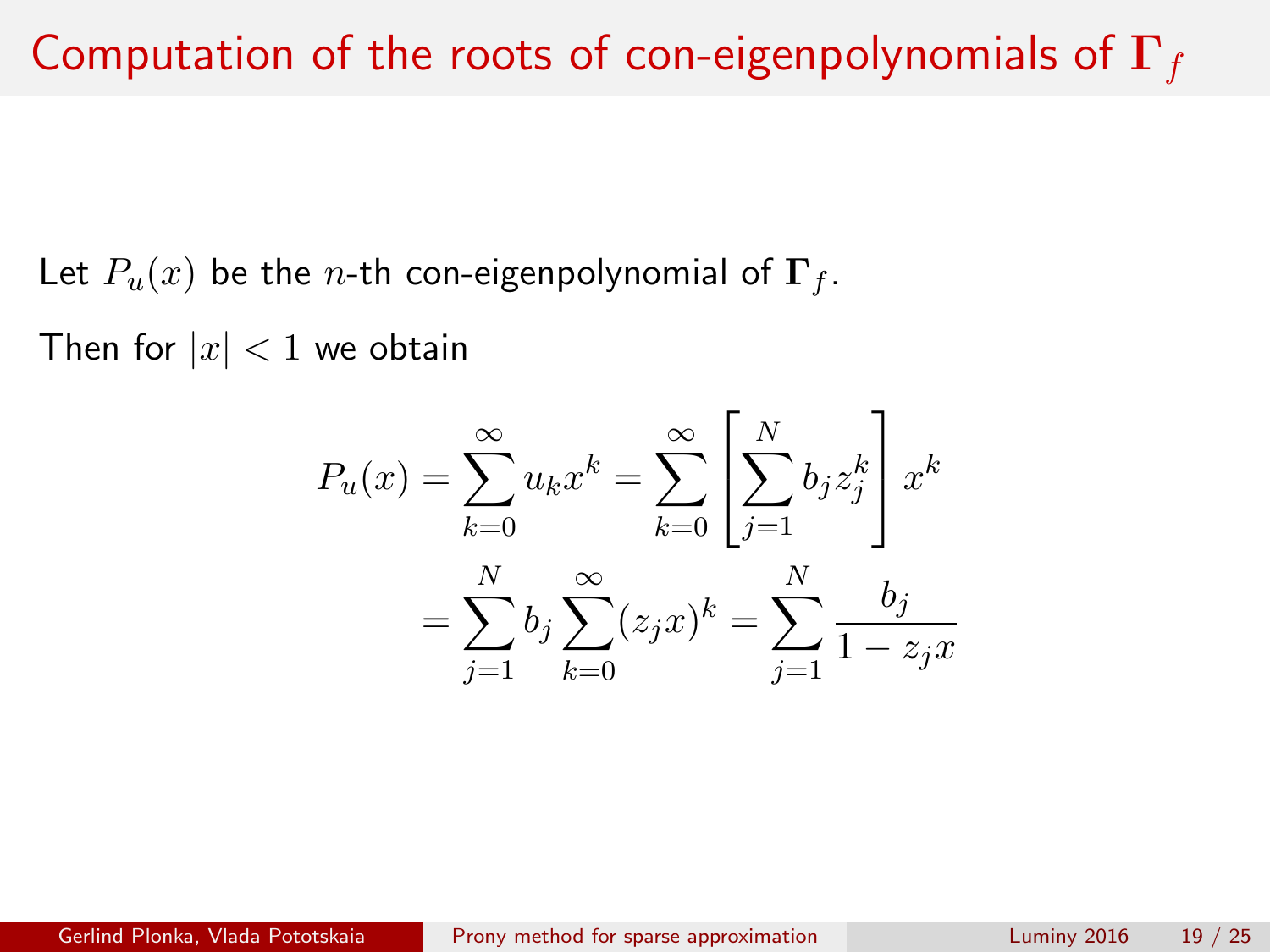# Norm of the Hankel Operator:  $\|\Gamma_f\|$  vs.  $\|f\|$

Let  $e_1 := (1, 0, 0, ...)$ <sup>T</sup>. Then

$$
||f||_{\ell^2} = \left(\sum_{j=0}^{\infty} |f_j|^2\right)^{1/2} = ||\mathbf{\Gamma}_f e_1||_{\ell^2} \le \sup_{||x||_{\ell^2} = 1} ||\mathbf{\Gamma}_f x||_{\ell^2} = ||\mathbf{\Gamma}_f||.
$$

Therefore we have

$$
\|f-\tilde{f}\|_{\ell^2}\leq \|\Gamma_{f-\tilde{f}}\|=\sigma_n
$$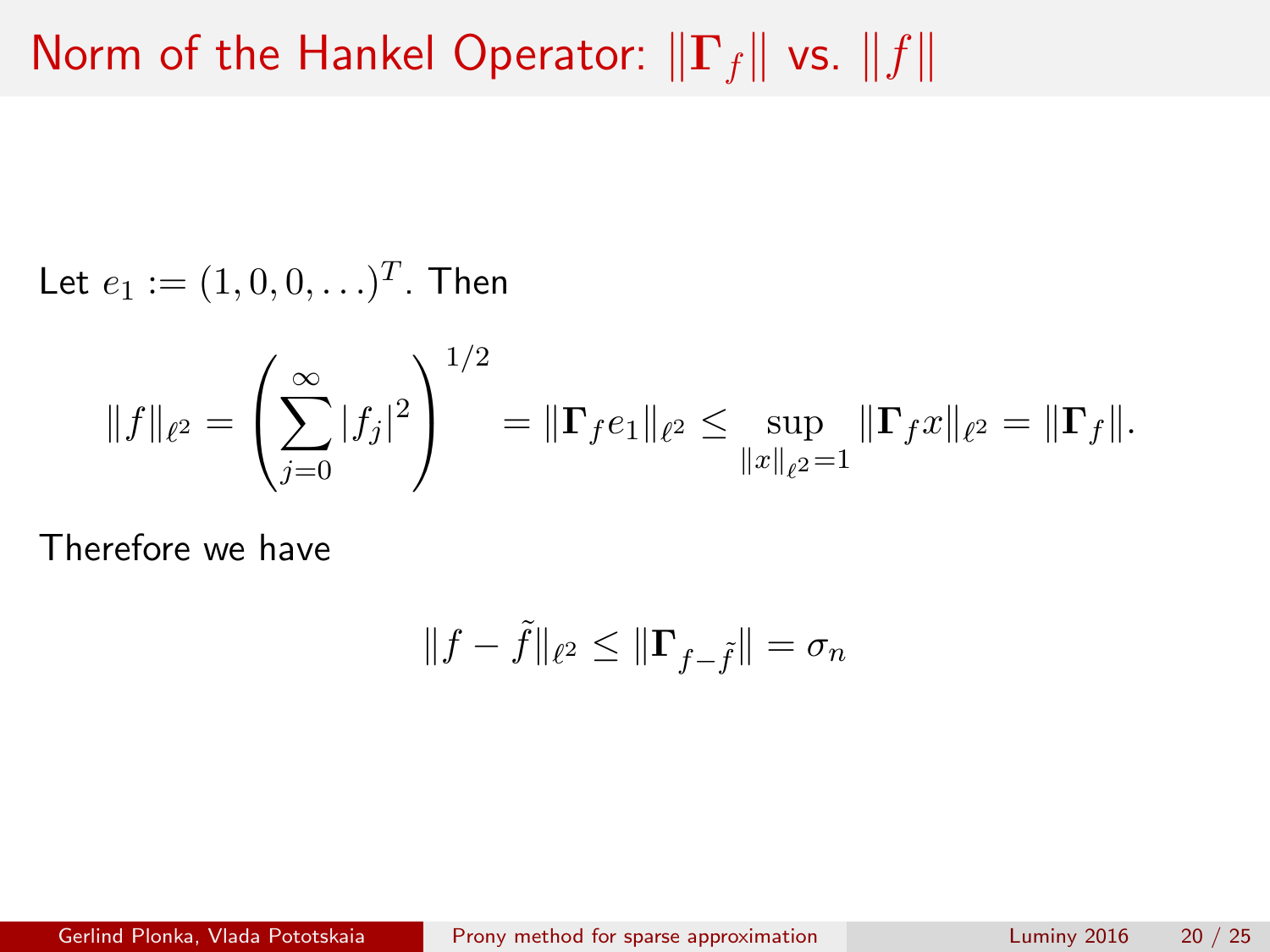# Algorithm for sparse approximation of exponential sums

Input: samples  $f_k$ ,  $k = 0, \ldots, L$ , for a sufficiently large L, target approximation error  $\varepsilon$ .

- 1. Find the N nodes  $z_i$  and the weights  $a_i$  of the exponential representation of  $f$  using a Prony-like method.
- 2. Compute a con-eigenvalue  $\sigma_n < \varepsilon$  of the matrix  $AZ$  and the corresponding con-eigenvector  $u = u_n$ .
- 3. Compute the *n* zeros  $\tilde{z}_i$  of the con-eigenpolynomial  $P_u(x)$  of  $\Gamma_f$  in  $\mathbb D$ using the rational function representation.
- 4. Compute the new coefficients  $\tilde{a}_i$  by solving

$$
\min_{\tilde{a}_1,\dots,\tilde{a}_n} \|f - \tilde{f}\|_{\ell^2}^2 = \min_{\tilde{a}_1,\dots,\tilde{a}_n} \sum_{k=0}^{\infty} |f_k - \sum_{j=1}^n \tilde{a}_j(\tilde{z}_j)^k|^2.
$$

Output: sequence  $\tilde{f}_k = \sum_{j=1}^n \tilde{a}_j \tilde{z}_j^k$ , such that  $\|f - \tilde{f}\|_{\ell^2} \leq \sigma_n < \varepsilon$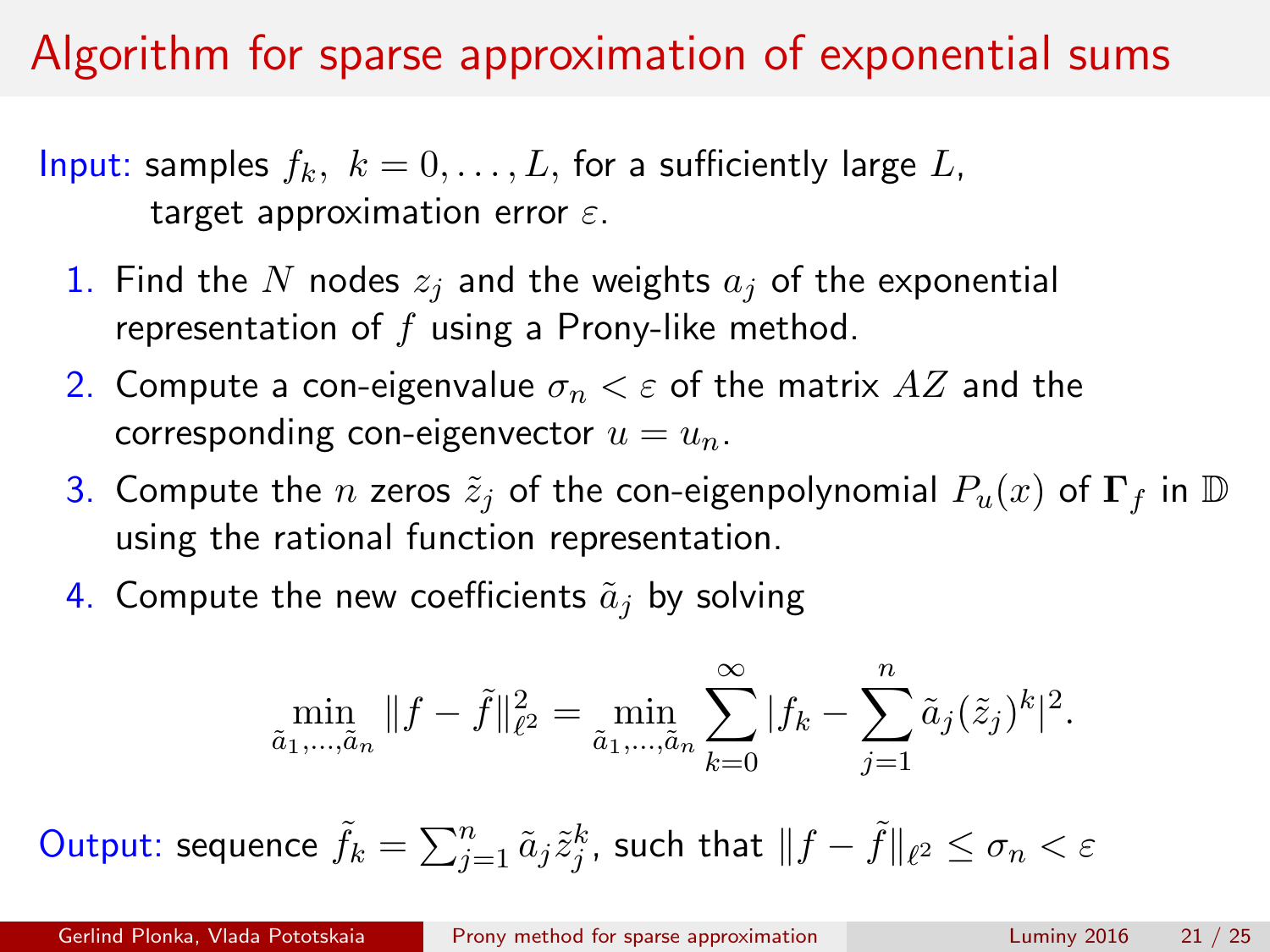[Sparse approximation problem for exponential sums](#page-2-0)

[The AAK theorem for samples of exponential sums](#page-8-0)

[Method for sparse approximation of exponential sums](#page-18-0)

#### 4 [Numerical example](#page-27-0)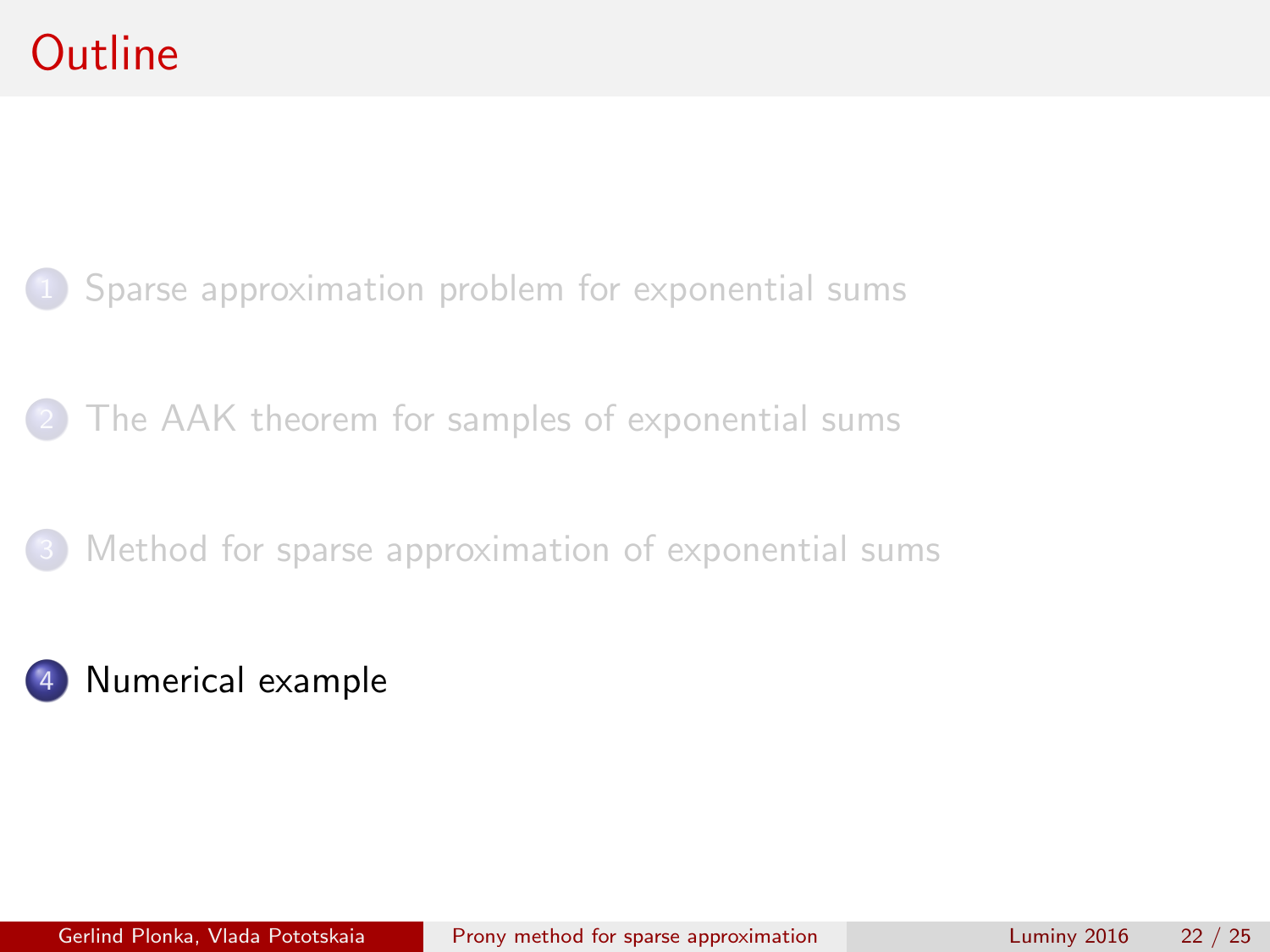# <span id="page-27-0"></span>Numerical example

$$
N=6
$$

$$
f_k = \sum_{j=1}^6 a_j z_j^k
$$
  

$$
a_j = 5, j = 1, ..., 6
$$



|                | $n=5$        | $n=4$        | $n=3$        | $n=2$        | $n=1$        |               |
|----------------|--------------|--------------|--------------|--------------|--------------|---------------|
| $z_1 = 0.3500$ | 0.3509       | 0.3550       | 0.3671       | 0.3985       | 0.4889       | $\tilde{z}_1$ |
| $z_2 = 0.4000$ | 0.4103       | 0.4365       | 0.4860       | 0.5684       |              | $\tilde{z}_2$ |
| $z_3 = 0.4500$ | 0.4802       | 0.5282       | 0.5910       |              |              | $\tilde{z}_3$ |
| $z_4 = 0.5000$ | 0.5456       | 0.5981       |              |              |              | $\tilde{z}_4$ |
| $z_5 = 0.5500$ | 0.5998       |              |              |              |              | $\tilde{z}_5$ |
| $z_6 = 0.6000$ |              |              |              |              |              |               |
|                | $4.5845e-10$ | $1.6340e-07$ | $3.1318e-05$ | $4.3318e-03$ | $4.8259e-01$ | $\sigma_n$    |

Gerlind Plonka, Vlada Pototskaia [Prony method for sparse approximation](#page-0-0) Luminy 2016 23 / 25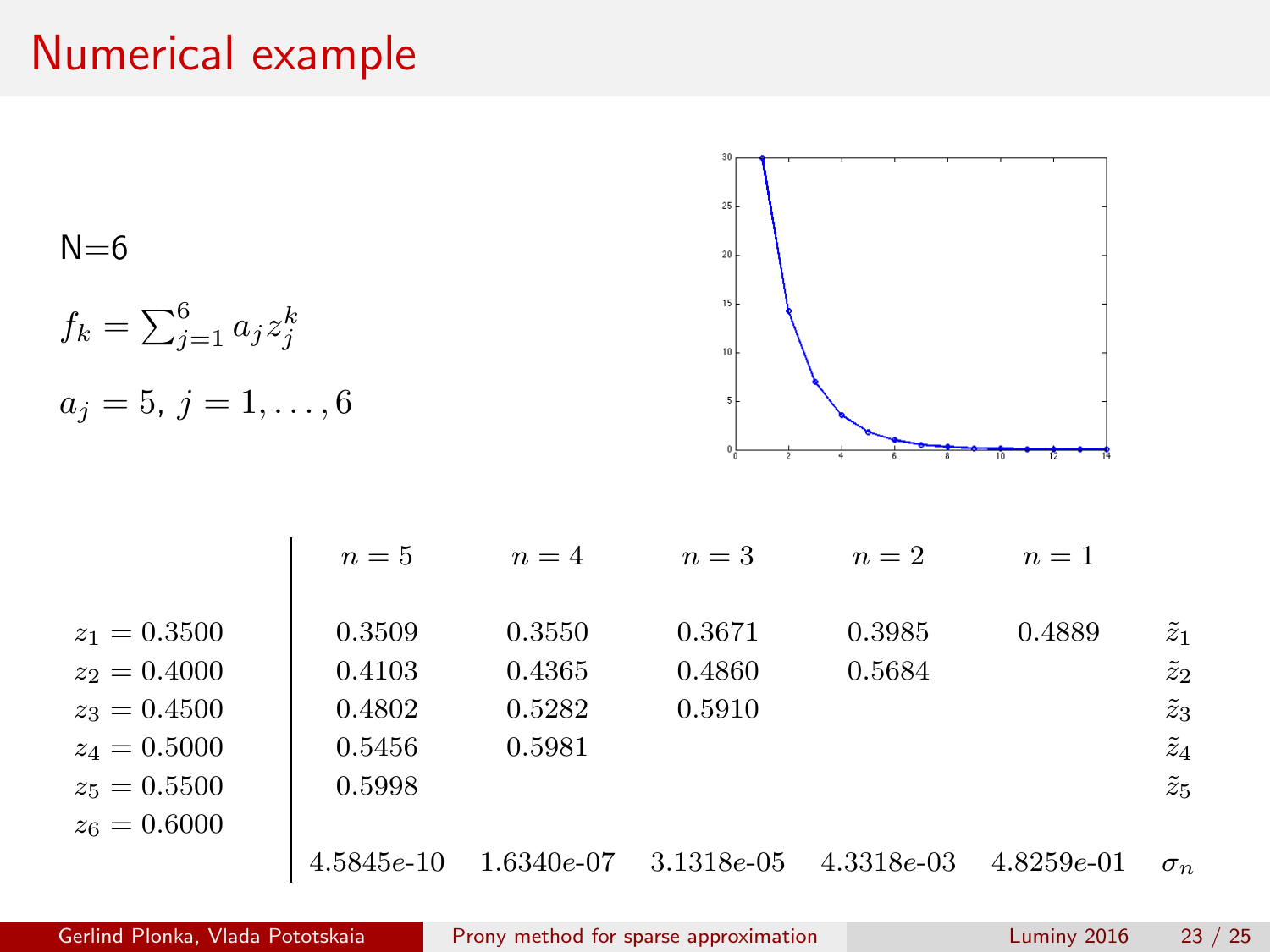# Numerical example

 $N=6$ 

$$
f_k = \sum_{j=1}^6 a_j z_j^k
$$
  

$$
a_j = 5, j = 1, \dots, 6
$$



| $\it n$        | $\sigma_n$   | $  f - f  _2$ | $\max_k  f_k - f_k $<br>$\max_k  f_k $ |
|----------------|--------------|---------------|----------------------------------------|
| 1              | $4.8259e-01$ | $4.7095e-01$  | $1.1013e-02$                           |
| $\overline{2}$ | $4.3318e-03$ | $4.2576e-03$  | $7.6860e-05$                           |
| 3              | $3.1318e-05$ | $2.8624e-05$  | $5.9415e-07$                           |
| 4              | $1.6340e-07$ | $1.4449e-07$  | $2.9658e-09$                           |
| 5              | $4.5845e-10$ | 8.0184e-10    | $1.1560e-11$                           |

Gerlind Plonka, Vlada Pototskaia [Prony method for sparse approximation](#page-0-0) Luminy 2016 24 / 25